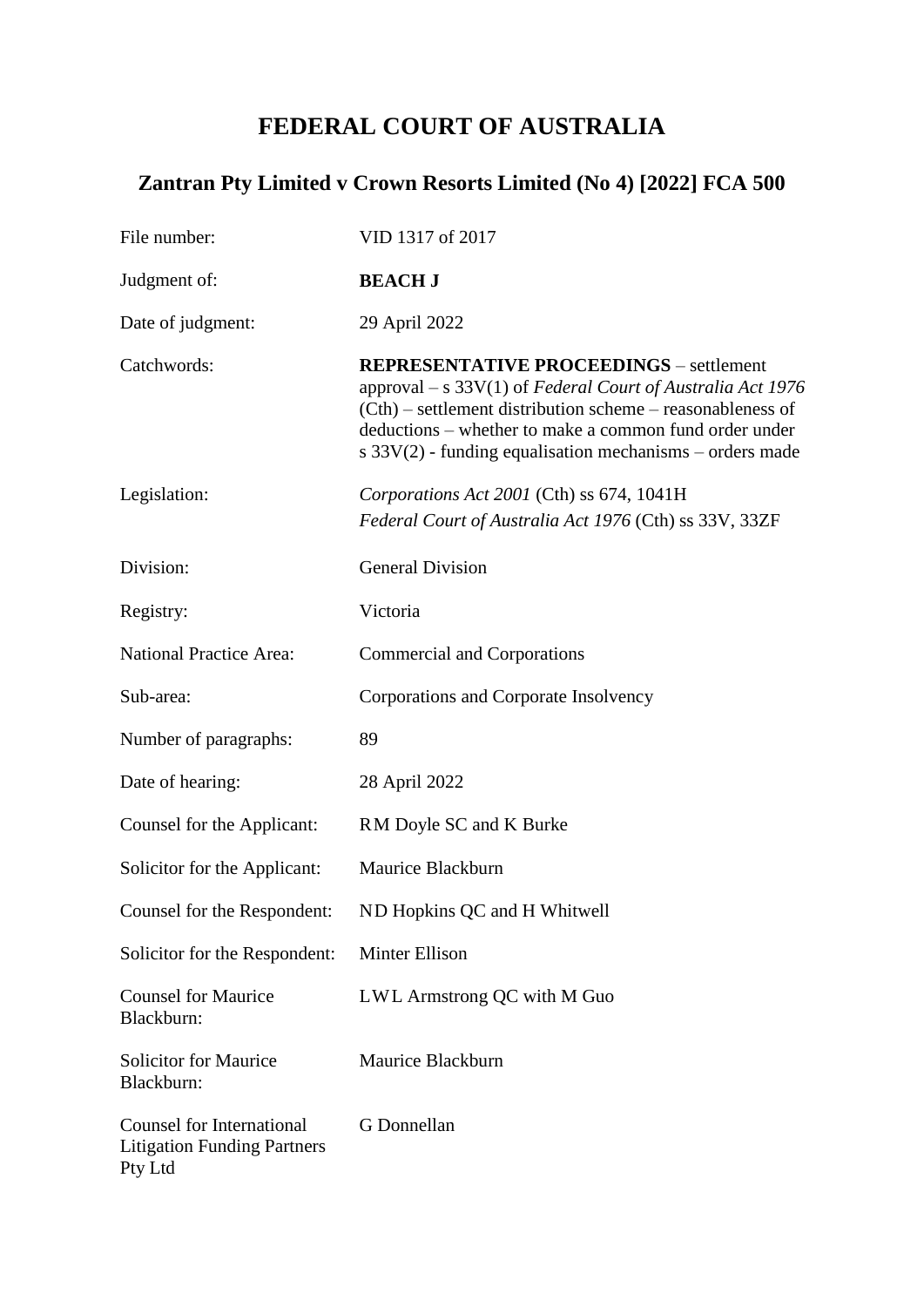Counsel for the Teachers Retirement System of Texas and California State Teachers Retirement System B W Walker SC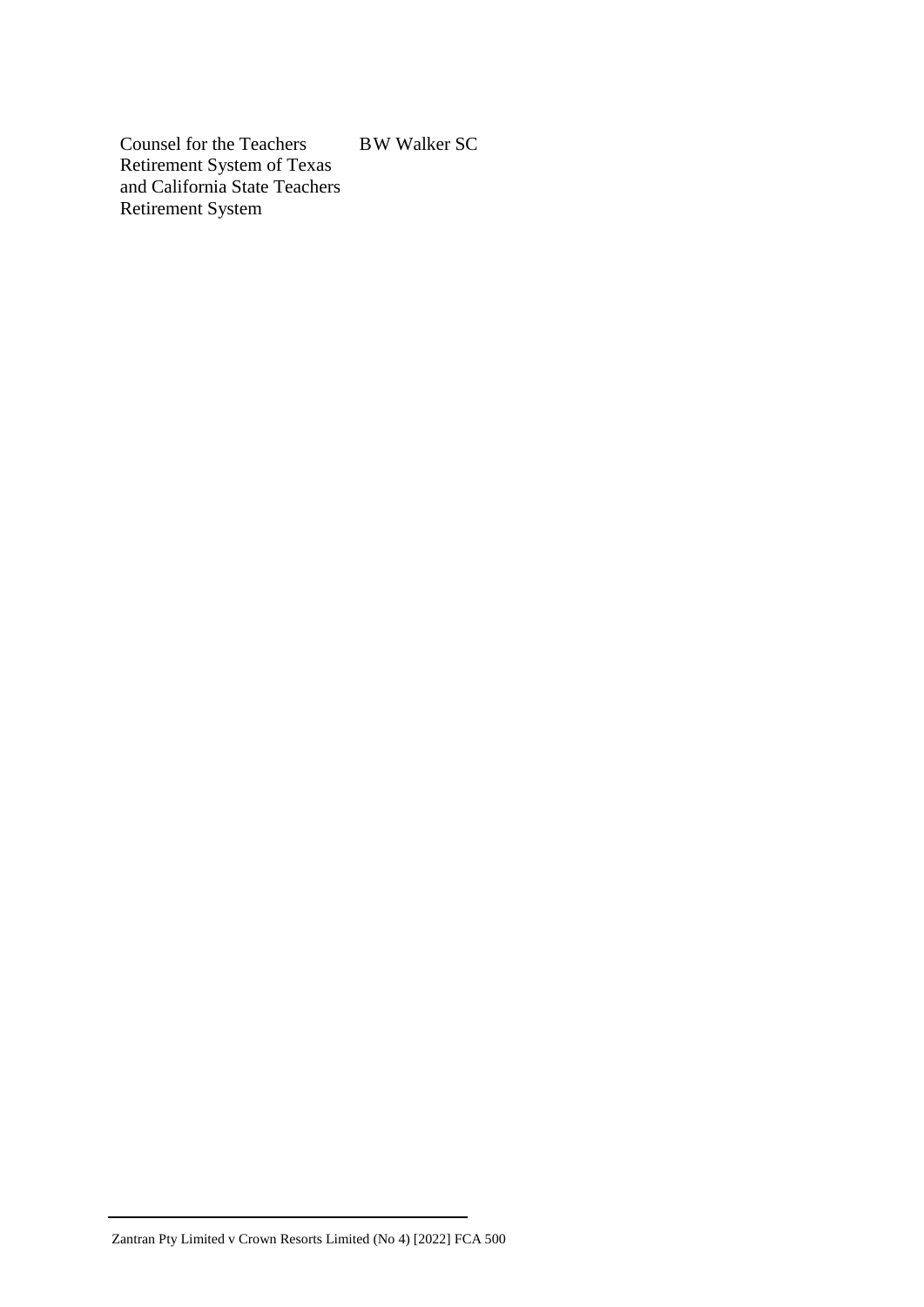## **ORDERS**

**VID 1317 of 2017**

## **BETWEEN: ZANTRAN PTY LIMITED** Applicant **AND: CROWN RESORTS LIMITED** Respondent

**ORDER MADE BY: BEACH J DATE OF ORDER: 29 APRIL 2022**

## **THE COURT ORDERS THAT:**

- 1. Pursuant to ss 33V and/or 33ZF of the *Federal Court of Australia Act 1976* (Cth) (the Act), the settlement of the Proceeding be approved on the terms set out in:
	- (a) the Deed of Settlement entered into between the parties and executed on 29 October 2021 (as varied by the Deed of Variation dated 1 December 2021) (Deed); and
	- (b) the Settlement Distribution Scheme annexed to the Affidavit of Michael Harold Donelly affirmed on 4 April 2022 (SDS) including the Loss Assessment Formula annexed to the Confidential Affidavit of Michael Harold Donelly affirmed on 4 April 2022.
- 2. Pursuant to s 33ZF of the Act, the Court authorises the Applicant, *nunc pro tunc* for and on behalf of persons who meet the definition of 'Group Member' in paragraph 1 of the Further Amended Statement of Claim dated 15 March 2021, and who did not file an opt-out notice in accordance with the orders made on 30 November 2018, all such persons being Bound Group Members, to enter into and give effect to the Deed, for and on behalf of all Bound Group Members.
- 3. Pursuant to s 33ZB and s 33ZF of the Act, the persons affected and bound by the settlement of the proceeding are:
	- (a) the Applicant, the Respondent, the Bound Group Members, Maurice Blackburn Pty Ltd; and
	- (b) International Litigation Funding Partners Pte Ltd.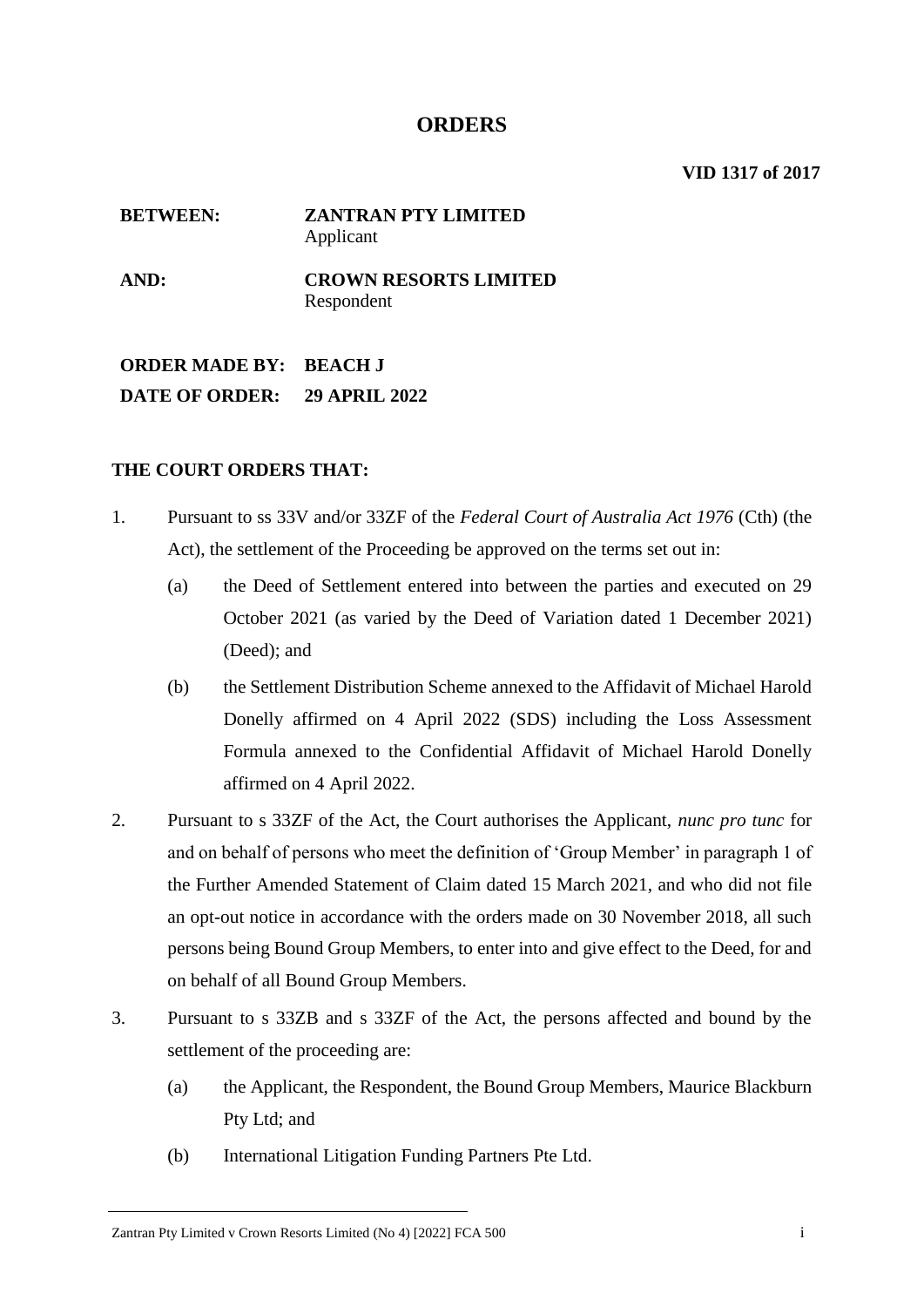- 4. Pursuant to s 22, s 23 and/or s 33ZF of the Act, rule 1.32 of *the Federal Court of Australia Rules 2011* (the Rules), and/or the Court's implied or inherent jurisdiction, the proceeding be dismissed as and from the date of completion of the administration of the SDS, being the date on which the final distribution under the SDS is confirmed to the Court by Maurice Blackburn (Completion Date).
- 5. Pursuant to s 33ZF of the Act, on and from the Completion Date, the Respondent and its Related Parties (as defined in the Deed) are released by the Applicant and each of the Bound Group Members from the Applicant's and Group Members' Claims (as defined in the Deed) made by or on behalf of the Applicant or any Bound Group Member in the Proceeding.
- 6. Pursuant to s 22, s 23 or s 33ZF of the Act, rule 1.32 of the Rules, and/or the Court's implied jurisdiction:
	- (a) there be no order as to the costs of the proceeding (such that each party bear their own costs of the proceeding); and
	- (b) all previous costs orders made in the proceeding be vacated with effect from the Completion Date.
- 7. Pursuant to rule 2.43(1) of the Rules, all amounts paid into Court by or on behalf of the Applicant as security for the Respondent's costs of the Proceeding, and any interest accrued on those amounts, be repaid at the direction of the Applicant.

## **Settlement Distribution Scheme**

- 8. Pursuant to s 33V(2) and/or s 33ZF of the Act or otherwise, Maurice Blackburn is appointed Administrator of the SDS, and is to act in accordance with the SDS, subject to any direction of the Court, and be given the powers and immunities contemplated by the SDS from the date of the orders of the Hon. Justice Murphy dated 23 November 2021.
- 9. Pursuant to s 33V(2) and/or s 33ZF of the Act, for the purposes of the SDS the amount of the 'Applicant's Legal Costs and Disbursements' (as defined in the SDS), up to and including 28 April 2022, be approved in the amount of \$11,521,954.55 as being reasonable.
- 10. Pursuant to s 33V(2) and/or s 33ZF of the Act, for the purposes of the SDS the amount of the 'Administration Costs' (as defined in the SDS) be approved in the amount of \$440,606 as being reasonable.

Zantran Pty Limited v Crown Resorts Limited (No 4) [2022] FCA 500 ii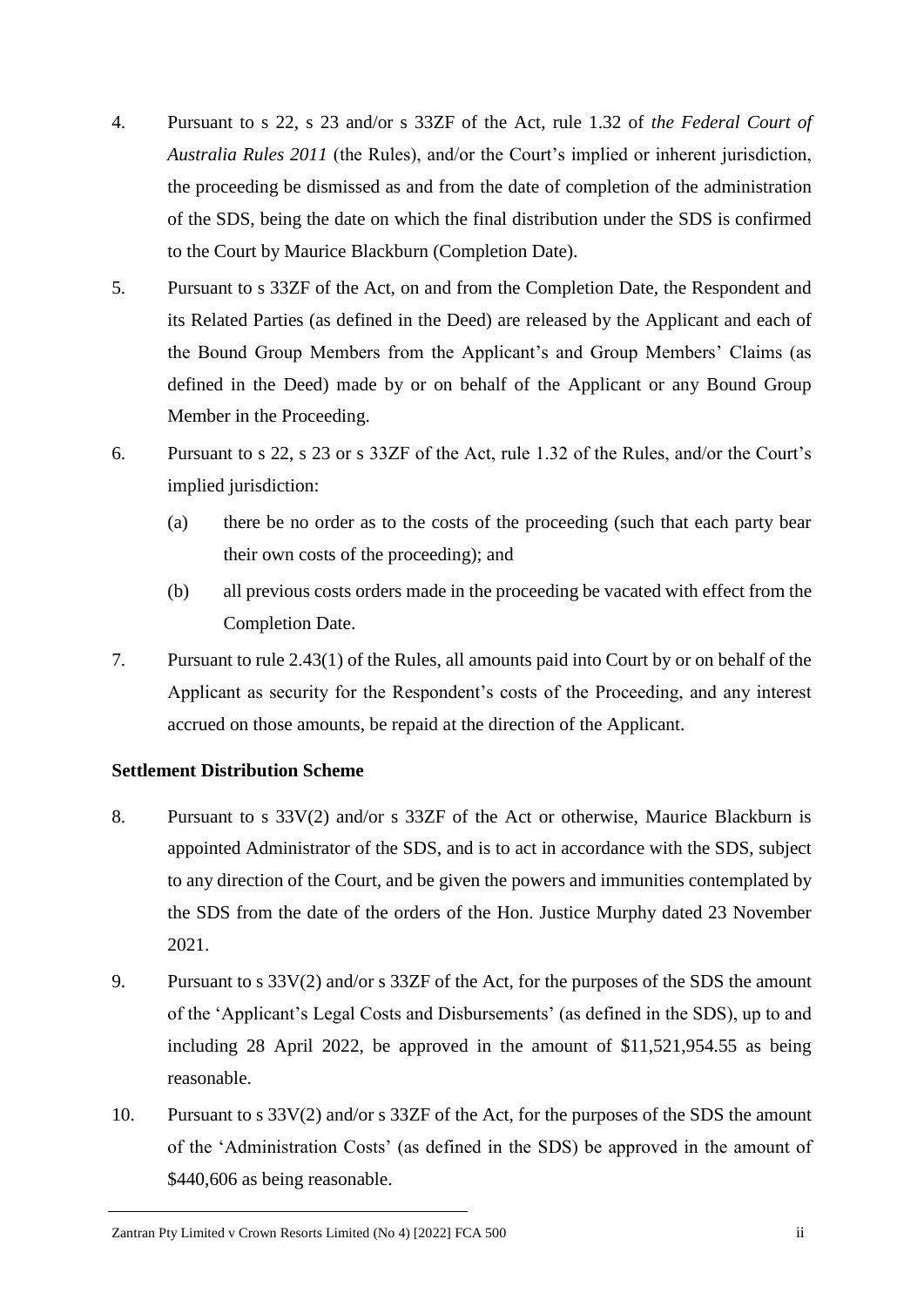- 11. Pursuant to ss 33V(2) and/or 33ZF of the Act, for the purposes of the SDS the amount of the 'Applicant's Reimbursement Payment' (as defined in the SDS) be approved in the amount of \$25,000 as being reasonable.
- 12. Pursuant to ss 33V(2) and/or 33ZF of the Act, for the purposes of the SDS the amount of the 'Funder's Commission' (as defined in the SDS) be approved in the amount of \$30,200,668.80 as being reasonable.
- 13. Maurice Blackburn has liberty to apply in relation to any matter arising under the SDS.

## **Other orders**

- 14. Pursuant to s 33ZB of the Act, the persons affected and bound by these orders are the Applicant, the Respondent and all Bound Group Members.
- 15. Pursuant to s 37AF(1)(b) and s 37AG(1)(a) of the Act, on the ground that the order is necessary to prevent prejudice to the proper administration of justice and until further order:
	- (a) the Confidential Affidavit of Michael Harold Donelly affirmed 4 April 2022 including the material annexed to it;
	- (b) the Confidential Affidavit of Michael Harold Donelly affirmed 26 April 2022 including the material annexed to it;
	- (c) the Confidential Affidavit of Andrew John Watson sworn 26 April 2022 including the material annexed to it;

not be published or disclosed without the prior leave of the Court to any person or entity other than the Applicant and its legal representatives, and the Court.

- 16. Pursuant to s 37AF(1)(b) and s 37AG(1)(a) of the Act, on the ground that the order is necessary to prevent prejudice to the proper administration of justice and until further order, the Report (as defined in the orders of the Hon. Justice Murphy dated 23 November 2021) not be published or disclosed without the prior leave of the Court to any person or entity other than the Referee, the Applicant and its legal advisors and the Court.
- 17. Pursuant to s 37AF(1)(b) and s 37AG(1)(a) of the Act, on the ground that the order is necessary to prevent prejudice to the proper administration of justice and until further order, the supplementary submissions of counsel dated 4 April 2022 not be published

Zantran Pty Limited v Crown Resorts Limited (No 4) [2022] FCA 500 iii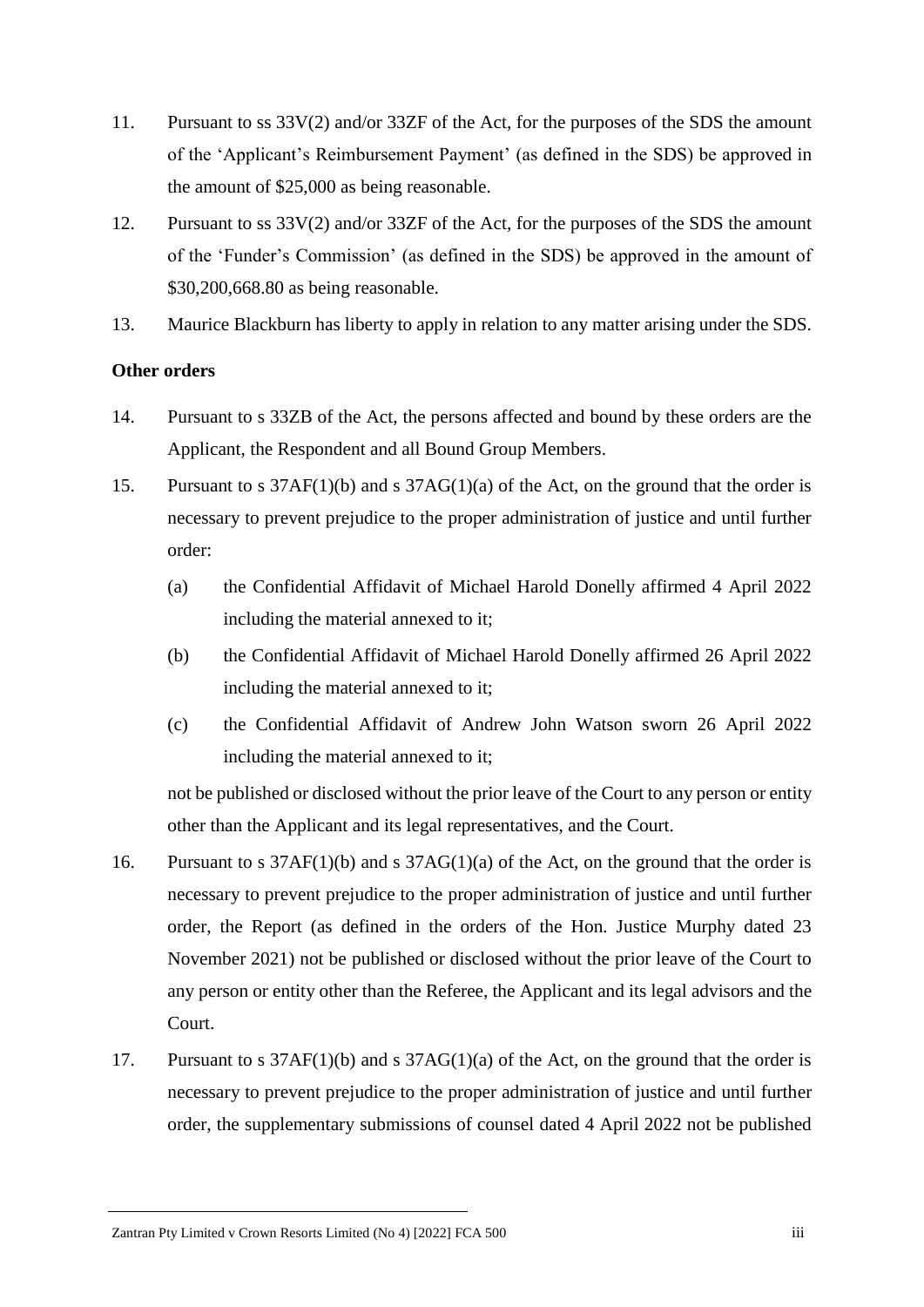or disclosed without the prior leave of the Court to any person or entity other than the Applicant and its legal representatives, and the Court.

- 18. Pursuant to s 37AF(1)(b) and s 37AG(1)(a) of the Act, on the ground that the order is necessary to prevent prejudice to the proper administration of justice and until further order, the submissions of the Objector dated 20 April 2022, including the material annexed to the submissions, not be published or disclosed without the prior leave of the Court to any person or entity other than the Applicant and its legal representatives, and the Court.
- 19. Pursuant to s 33ZF of the Act, Alchin Superannuation Fund, Andy Troung and Frances Cowie be considered to have filed an opt-out notice in accordance with the orders made on 30 November 2018.
- 20. Pursuant to s 33ZF of the Act, those persons identified in the Affidavit of Michael Harold Donelly dated 4 April 2022 at paragraphs 112 and 115 be considered as Bound Group Members and Registered Group Members for the purposes of the Settlement Distribution Scheme.

Note: Entry of orders is dealt with in Rule 39.32 of the *Federal Court Rules 2011*.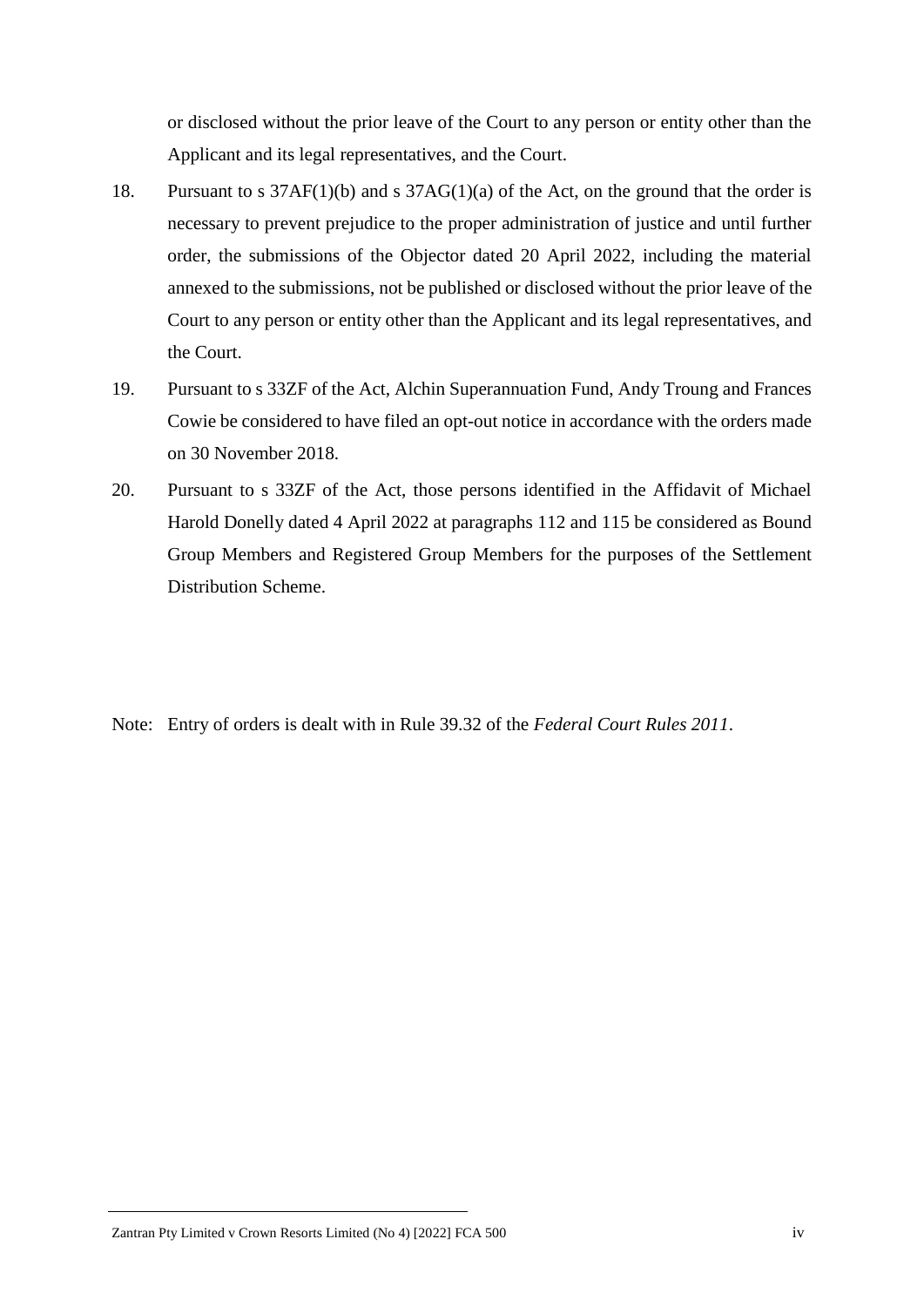## **REASONS FOR JUDGMENT (revised from transcript)**

## **BEACH J:**

- 1 Zantran Pty Ltd, the representative applicant in this representative proceeding against Crown Resorts Ltd, seeks my approval under s 33V of the *Federal Court of Australia Act 1976* (Cth) to a settlement embodied in a deed of settlement executed on 29 October 2021 as subsequently varied on 1 December 2021.
- 2 The terms of the settlement embodied in the deed (as varied) also include a proposed settlement distribution scheme (SDS), which includes the appointment of Maurice Blackburn as administrator of the scheme.
- 3 Under the settlement, Crown is to pay \$125 million for the benefit of the applicant and the group members.
- 4 The SDS establishes a procedure for distributing the proposed residual settlement sum, which is approximately \$81.6 million, among registered group members. The residual sum is approximately 65% of the settlement sum.
- 5 The SDS provides that the residual settlement sum will be distributed to registered group members in the proportion which their respective loss assessments bears to the aggregate losses assessed for all registered group members. Group members' losses are to be calculated by reference to a loss assessment formula, which is confidential but which in my view is not inappropriate. The SDS and loss assessment formula have the effect that group members' claims are treated equally, and there is no unfair discriminatory or preferable treatment as between group members.
- 6 Let me begin with some background to this proceeding.

### **Some background matters**

- 7 This proceeding arose out of conduct by Crown alleged to have taken place between 6 February 2015 and 16 October 2016 (the relevant period). The proceeding was commenced on 4 December 2017 as an open class representative proceeding. The group members comprise all persons who:
	- (a) acquired an interest in ordinary shares in Crown during the relevant period; and
	- (b) suffered loss or damage which was causally connected to the pleaded conduct of Crown.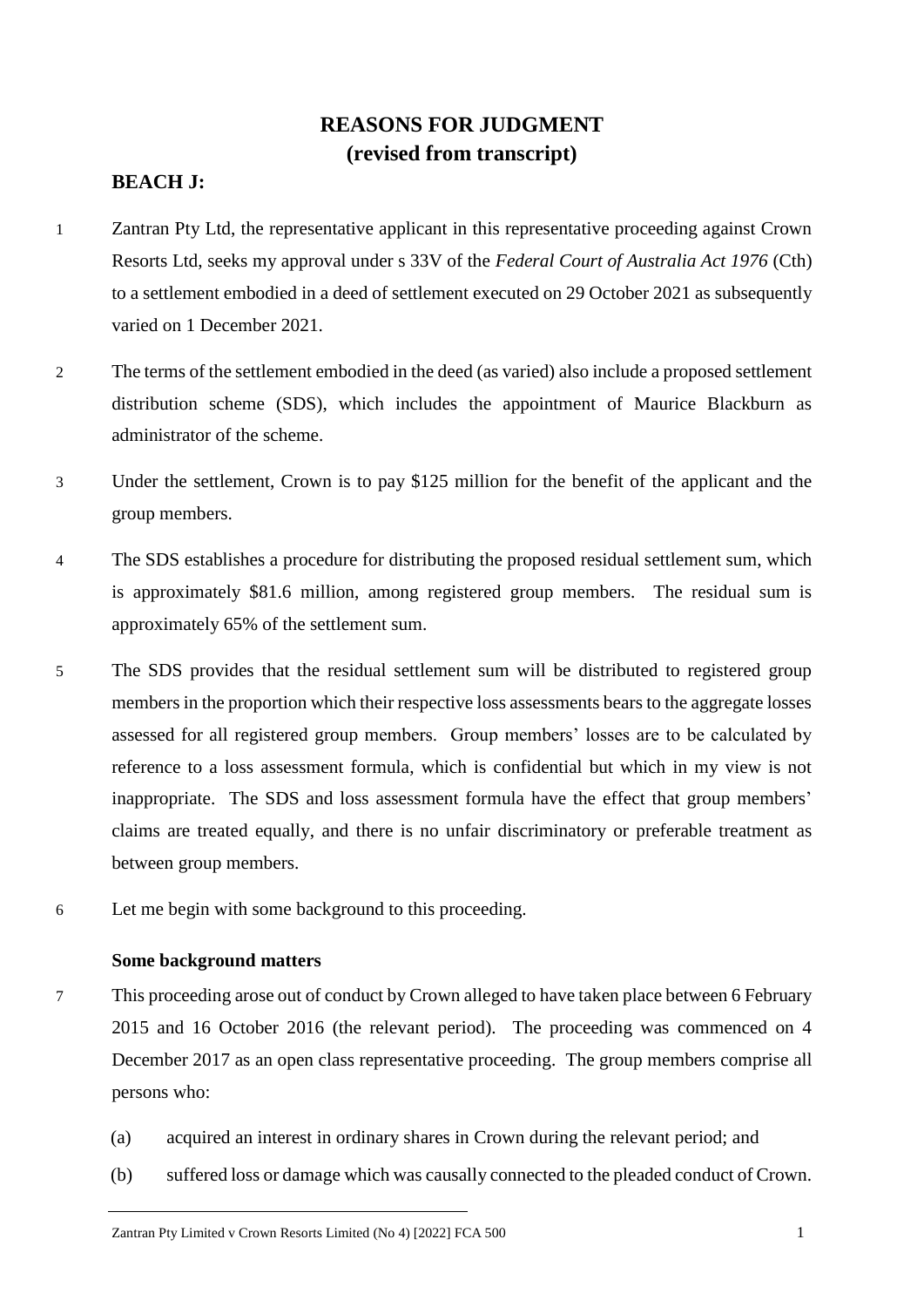- 8 Crown carried on business as one of Australia's largest gaming and entertainment groups with operations and investments in Australia, Asia, the United Kingdom and the United States. This included ownership of casino and hotel resorts in Melbourne and Perth.
- 9 Customers of Crown Melbourne and Crown Perth included customers who travelled to Australia from other countries and placed bets in private gaming rooms, were extended credit to gamble at those casinos, provided with assistance with organising visas and travel plans, and provided with benefits including accommodation, meals and refreshments in those casinos.
- 10 Crown's international VIP gamblers included Chinese nationals who travelled to Australia to gamble at Crown Melbourne or Crown Perth.
- 11 Between 2014 and October 2016, Crown employed at least 19 employees who performed functions and tasks for the benefit of Crown in mainland China.
- 12 Between 2014 and October 2016, Crown derived a substantial portion of its revenue from VIP gaming, accounting for between 27% to 31% of its total revenue. During this time, a large number of Chinese VIP gamblers gambled at Crown Melbourne and Crown Perth, and a substantial portion of Crown's revenue was derived from Crown's Chinese VIP gamblers and from the implementation of Crown's China operations.
- 13 On 6 February 2015, the Chinese Government announced that the fact that Chinese citizens were being organised to gamble abroad was causing great harm, and that casinos in overseas countries which had set up offices in China to attract and recruit Chinese citizens to gamble abroad were to be the focus of a crackdown.
- 14 On 17 June 2015, employees of South Korean casino operators Paradise and Grand Korea Leisure were detained by Chinese authorities and charged with offences relating to marketing gambling to Chinese citizens.
- 15 On 9 July 2015, an employee of Crown was questioned by Chinese authorities and accused of organising Chinese nationals to gamble in Australia.
- 16 Between 13 and 24 October 2016, Chinese authorities detained 19 Crown employees. On 17 October 2016, Crown announced the detention of its employees by Chinese authorities, following which Crown's share price declined by approximately \$1.80 per share or 13.9%.
- 17 In June 2017, these 19 Crown employees were charged with offences relating to the promotion of gambling contrary to Article 303 of the Criminal Law of the People's Republic of China.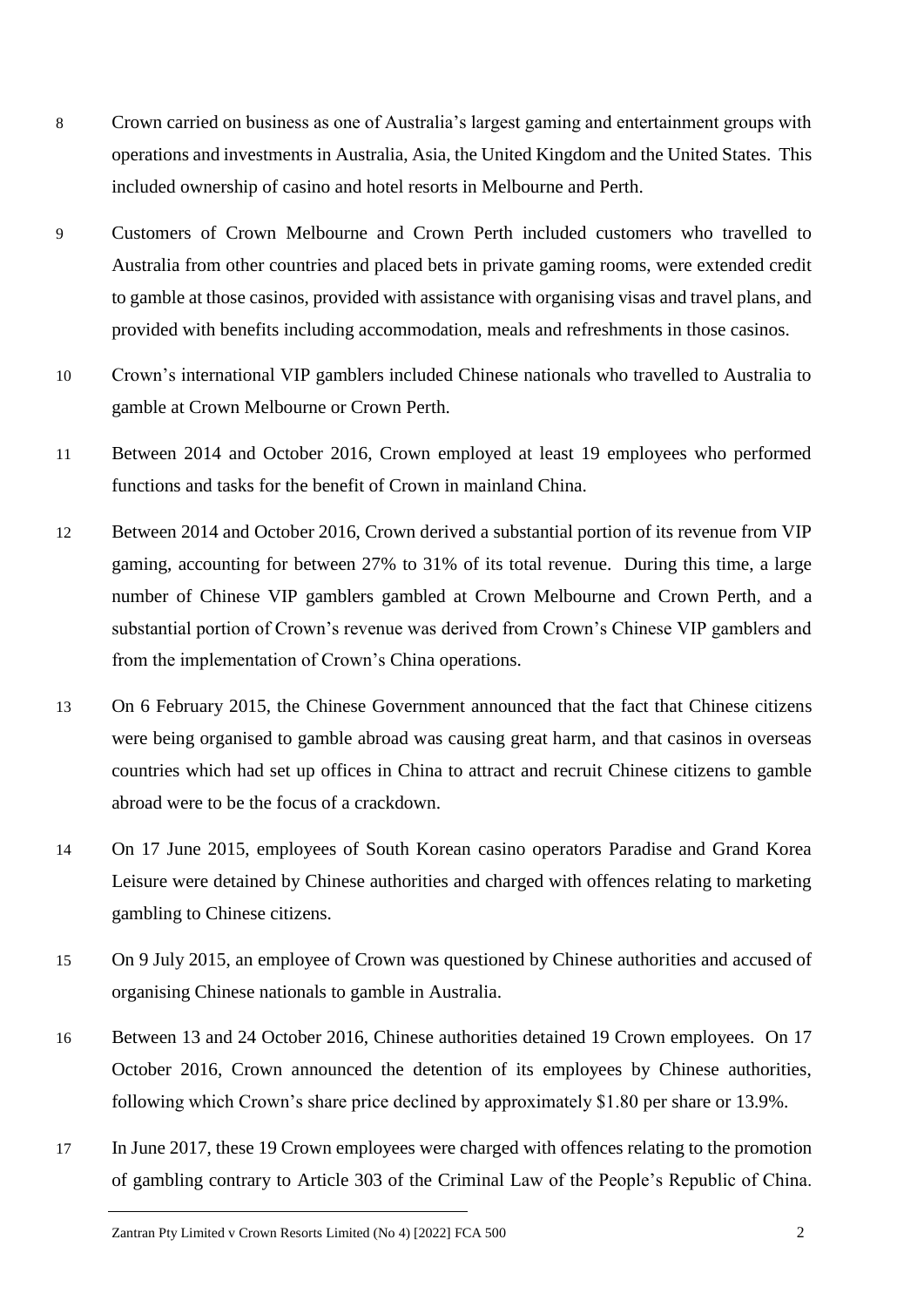On 26 June 2017, each of the 19 Crown employees were found guilty of these offences by the Shanghai Baoshan District People's Court.

- 18 Now arising from these facts and conduct, the applicant advanced a continuous disclosure claim and a misleading or deceptive conduct claim against Crown.
- 19 In its continuous disclosure claim, the applicant alleged that Crown was aware of information prior to and during the relevant period that Crown's China operations were in breach of Chinese law and Crown's China operations possessed characteristics which were a target of the Chinese gambling crackdown, and that Crown was aware that there existed various risks prior to and during the relevant period. Four risks were identified. First, Crown employees could be arrested, detained, prosecuted or convicted by Chinese authorities for commission of crimes in contravention of Chinese laws in relation to gambling. Second, in circumstances where Crown employees were arrested, detained, prosecuted or convicted by Chinese authorities for commission of crimes in contravention of Chinese laws in relation to gambling, Crown could be forced to terminate its China operations. Third, Crown could suffer a significant reduction in Crown's Chinese VIP revenue. Fourth, in circumstances where Crown suffered a significant reduction in Crown's Chinese VIP revenue, it would suffer a significant reduction in Crown's total revenue. The applicant alleged that Crown failed to disclose this information and these risks contrary to the ASX listing rules and s 674 of the *Corporations Act 2001* (Cth).
- 20 Further, in its misleading or deceptive conduct claim, the applicant alleged the following. First, it alleged that by reason of statements made in Crown's annual reports between 2014 and 2016, Crown represented that it had in place effective policies, systems and structures to identify, assess, monitor and manage risks to Crown and/or was able to and did effectively identify, assess, monitor and manage risks to Crown. Second, it alleged that by reason of statements made in such annual reports, Crown represented that it would continue to market itself as a luxury brand to Chinese VIP gamblers. And it was represented that as a result of Crown's continued marketing of itself as a luxury brand to China's VIP gamblers, Crown would in the future attract an even greater share of VIP gamblers including from China, and Crown's Chinese VIP revenue would continue to grow. By reason of such conduct and Crown's awareness of certain information and risks, each of these representations was said to be misleading or deceptive throughout the relevant period.
- 21 Now as I have said, this proceeding was commenced as an open class proceeding on 4 December 2017. On 30 November 2018, orders were made approving the form of an opt out

Zantran Pty Limited v Crown Resorts Limited (No 4) [2022] FCA 500 3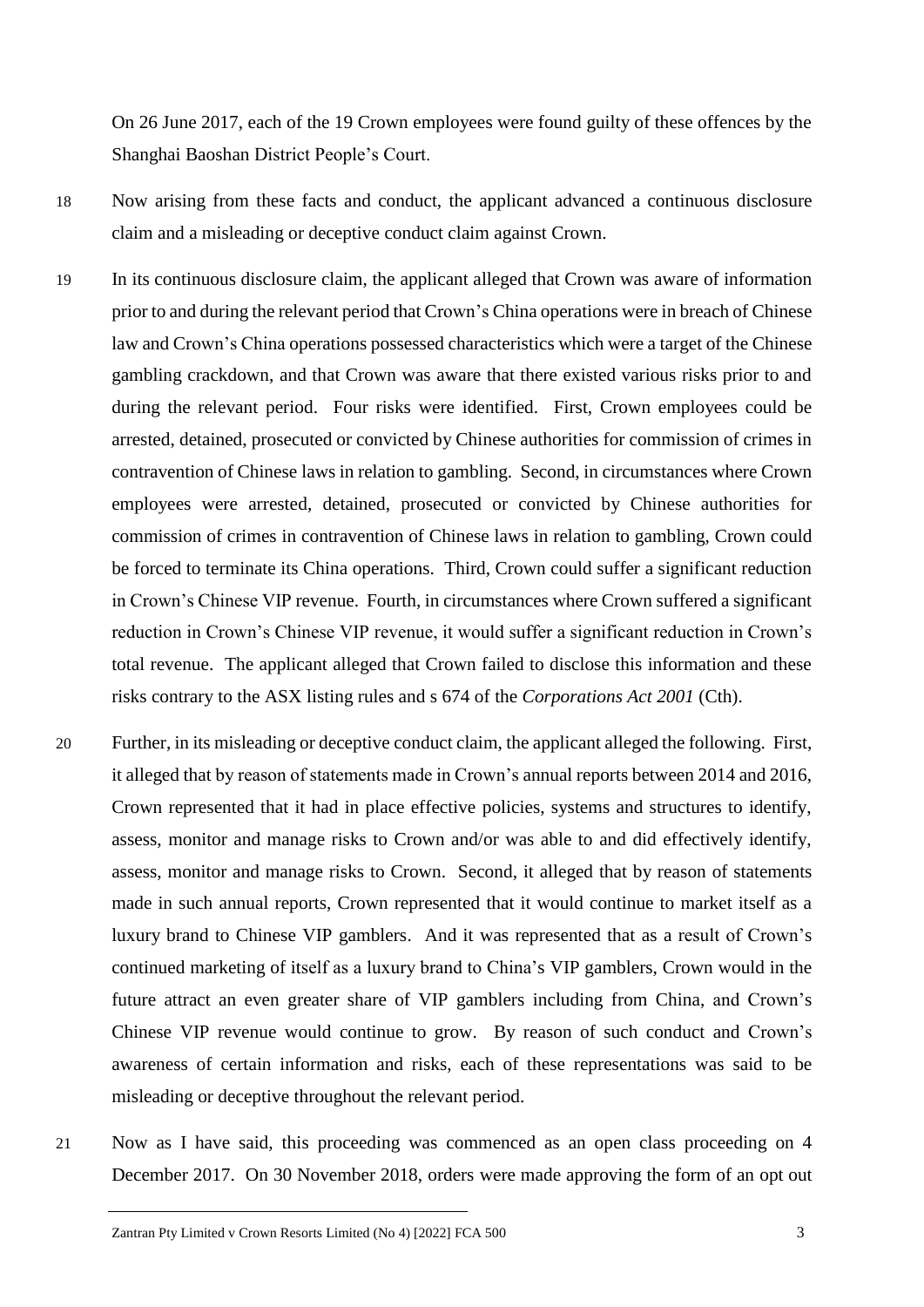and claim registration notice to be distributed to group members. Limited class closure orders were made. The registration and opt out notice was distributed from 18 January 2019, at which date there were some 6,067 group members who had already registered to participate in the proceeding. The deadline for the opt out and claim registration was 4 March 2019. By that date, an additional 1,540 group members had registered their claims, and 377 group members had lodged opt out notices.

- 22 After the class deadline, a further four opt out notices were received. One of those notices was lodged by CPH Crown Holdings Pty Ltd, which is a related party of Crown, and so not a group member. I will make an order permitting the three remaining late opt out group members to opt out after the class deadline.
- 23 On 23 November 2021, orders were made that all group members be notified of the settlement and informed that they were required to register to participate in the settlement and/or to object to the settlement by 25 January 2022.
- 24 By this registration and objection deadline, a further 6,384 additional group members had registered to participate in the settlement, bringing the total number of registered group members to 14,011 holding 111.4 million damaged shares.
- 25 Since the registration and objection deadline there have been communications from group members who wish to participate in the proposed settlement but did not register within the permitted time. As at the time of the hearing before me yesterday, Maurice Blackburn had received correspondence from 10 such group members who together hold a total of 8,874 damaged shares. In the circumstances, and there being no objection, I will make an order permitting the late registrants to register to participate in the settlement after the registration and objection deadline.
- 26 Further, a number of group members who registered to participate in the proposed settlement had apparently already lodged opt-out notices. Maurice Blackburn has contacted those group members and requested that any of them who maintained that they ought be permitted to participate in the proposed settlement despite having lodged an opt out notice provide a sufficient reason for why they consider they ought be permitted to do so. Maurice Blackburn has received reasons from 12 opt out registrants. Together, these opt out registrants hold a total of 30,337 damaged shares. Again, and there being no objection, I will make an order permitting these opt out registrants to register to participate in the settlement.

Zantran Pty Limited v Crown Resorts Limited (No 4) [2022] FCA 500 4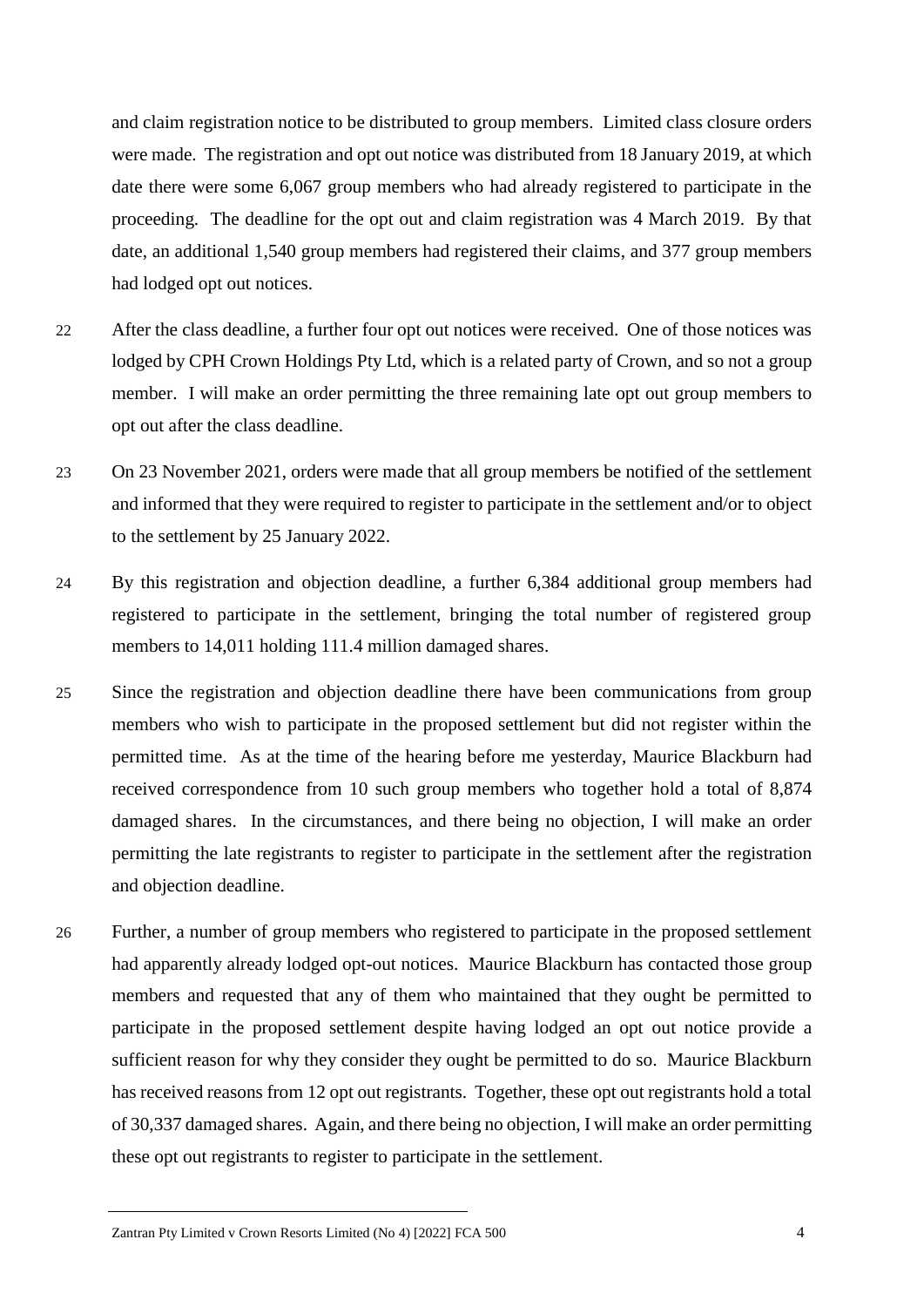#### **Some legal principles**

- 27 Before turning to some particular aspects of the settlement and SDS, I should say something about the relevant legal principles.
- 28 The principles by which one determines whether an order should be made under  $s$  33V(1) are not in doubt. The primary focus is whether the settlement amounts to a fair and reasonable compromise of the claims made on behalf of group members considered as a whole, and as between the group members inter se.
- 29 Now there is no one or obvious way in which a settlement should be framed, either as between the group members and the respondent or in relation to sharing any compensation amongst the group members.
- 30 As to the first dimension, reasonableness is a range. The question is whether the proposed settlement falls within that range. It is not my task to second-guess the tactical or other decisions made by the applicant's legal representatives, but rather to satisfy myself that such decisions are within the reasonable range of decisions, having regard to the circumstances which are knowable to the applicant and its representatives and a reasonable assessment of risks based on those circumstances.
- 31 In relation to the second dimension concerning fairness inter se, a concern is to confirm that the interests of the applicant, signed-up clients of its solicitors or those who have signed up to funding agreements are not being preferred over the interests of other group members. And any distribution protocol should be framed to achieve a broadly fair division of the proceeds, treating like group members alike, as cost effectively as possible. I should say now that I am so satisfied concerning the SDS, and also as to the proposed distributions which I will authorise under s 33V(2) subject to some adjustments which I will discuss in a moment.
- 32 I should also say before proceeding further that I am satisfied that the confidential opinion of counsel has adequately addressed the complexity of the litigation, the risks of establishing liability, the risks of establishing loss or damage, the range of reasonableness of the settlement in light of the best recovery and the range of reasonableness of the settlement in light of all other attendant risks of litigation.
- 33 Counsel have provided an opinion that the settlement is fair, reasonable and adequate, both between the parties, and as between the group members. The applicant's case on liability against Crown was strong, and there were good prospects of establishing that Crown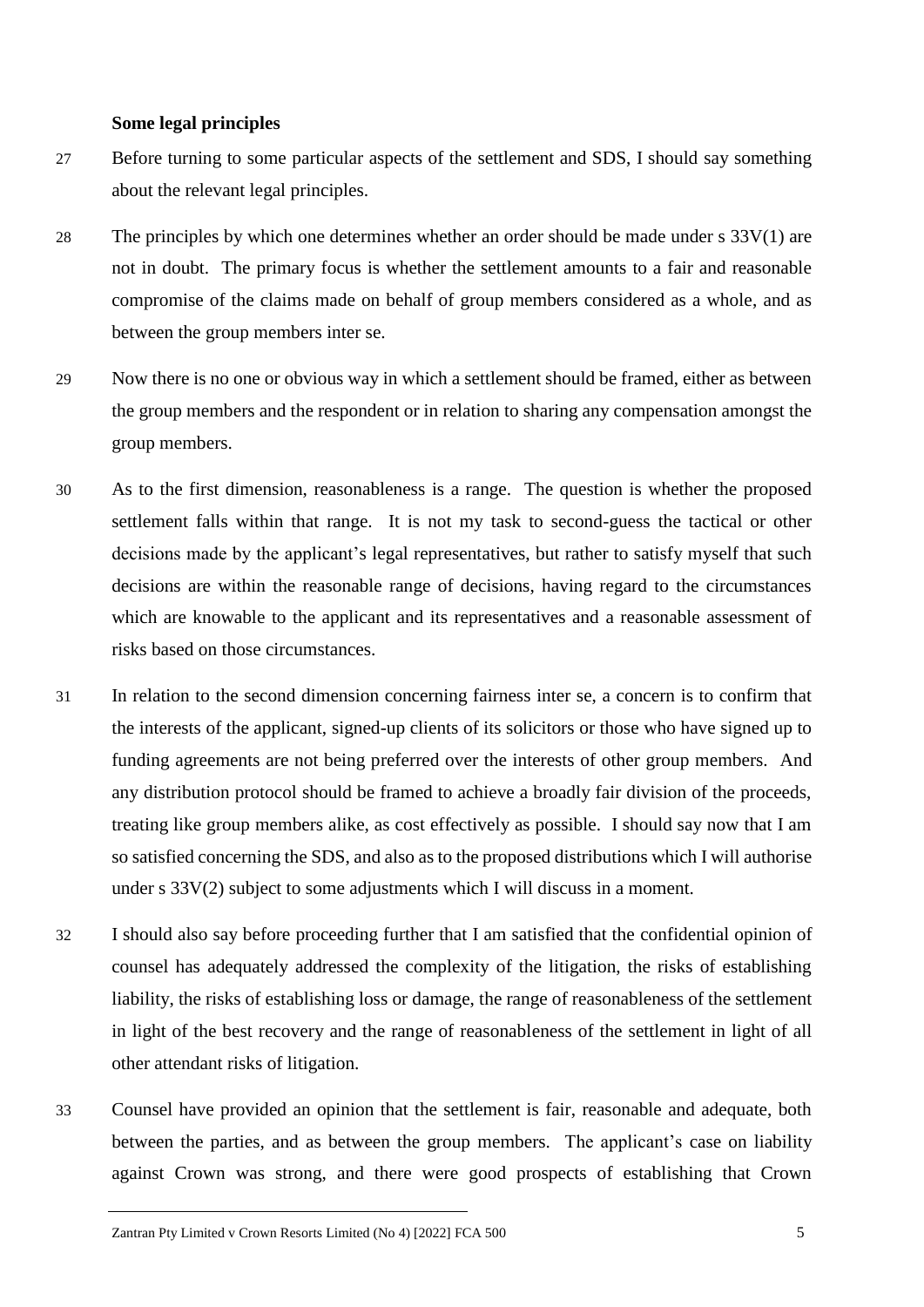contravened ss 674 and 1041H of the Corporations Act and cognate provisions. Counsel also discussed the question of quantum that I do not need to elaborate on. Suffice it to say that there were risks concerning whether the upper end of the applicant's principal quantum case would be realised, and other risks concerning causation. I should say that the views of counsel were very well informed. By the time the parties had agreed to settle the proceeding, the matter was ready for trial. *Merck* orders had been made identifying the questions for determination at trial, and the parties had filed their lay and expert evidence and exchanged detailed written opening submissions. These opening submissions were comprehensive and reflected insights into the strengths and weaknesses of both parties' cases. I should say that I have been provided with and read their submissions.

- 34 Further, I should note that the terms of settlement were agreed subject to a working assumption that the number of damaged shares to be compensated by the final distribution from the settlement sum would not exceed 117.5 million. This assumption has been realised. At the close of the registration deadline on 25 January 2022, the number of damaged shares registered to participate in the settlement is 111.4 million shares.
- 35 On the present calculations based on 111.4 million damaged shares, the gross return before costs deductions to group members is around \$1.12 per share, and the net return after costs deductions in the amounts presently claimed is about \$0.73 per share.
- 36 The returns reflected in the settlement are to say the least fair and reasonable as between the parties.
- 37 Moreover, as between group members, the settlement is also fair and reasonable. There is no discrimination in the SDS between group members according to whether group members retained Maurice Blackburn and/or entered into a contractual arrangement with the funder. Further, the claims process is reasonable, efficient and transparent and includes mechanisms to efficiently correct any administrative errors, or to review substantive complaints by independent counsel.
- 38 In summary, I will approve the overall settlement under  $s$  33 $V(1)$  as between the applicant and Crown. Clearly it is a very strong and favourable settlement.
- 39 Let me then turn to the question of the settlement sum distribution.

Zantran Pty Limited v Crown Resorts Limited (No 4) [2022] FCA 500 6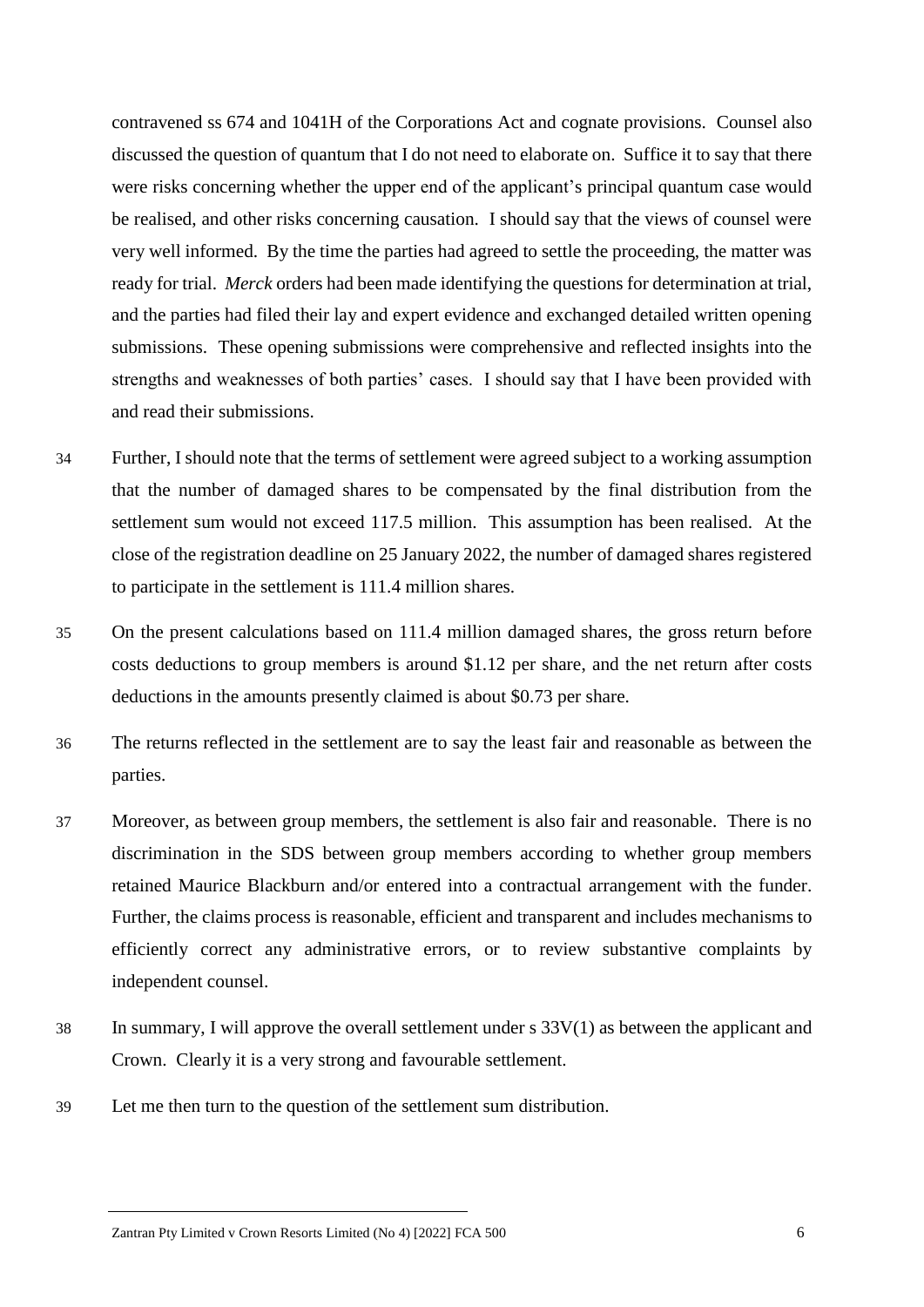#### **Distribution of the settlement sum**

- 40 The applicant seeks orders approving the following sums to be deducted from the settlement sum:
	- (a) legal costs and disbursements in an amount of \$11,677,728.74;
	- (b) administration costs in an amount of \$440,606;
	- (c) the applicant's reimbursement payment in an amount of \$25,000; and
	- (d) the funder's commission to be paid to International Litigation Funding Partners Pty Ltd (ILFP) being 25 per cent of the settlement sum which works out to be \$31.25 million.
- 41 If the amounts sought to be deducted are approved in full, then the residual settlement sum is approximately \$81.6 million.

#### *Legal costs and disbursements*

- 42 Let me begin with the question of legal costs and disbursements.
- 43 On 23 November 2021, pursuant to s 54A of the FCA Act Ms Harris was appointed as a referee to prepare a report opining as to the reasonableness of the legal costs including disbursements. She provided her report on 31 March 2022.
- 44 Ms Harris disallowed a portion of the proposed legal costs. But in my view there are some difficulties. The evidence shows that the referee made some assumptions which were incorrect and also considered the wrong question in relation to aspects of the costs, namely, whether there was a cheaper way to do part of the work, instead of whether the costs of the method taken was reasonable. Further, she may have misunderstood the evidence in relation to the nature of the book-build work. Moreover, there were arithmetic errors.
- 45 I would reject the referee's conclusions on some of these items and substitute my own assessment. The substituted items combined with those of Ms Harris' conclusions that are not disputed, justify me fixing the reasonable legal costs at \$7,634,341.82 for professional fees and uplift. Disbursements are not in dispute. So I will allow total legal costs of \$11,521,954.55.
- 46 There is only one matter that I want to specifically comment on concerning the book-build. The referee disallowed 30% of the book-build costs that she characterised as advertising, mailout of funding packs, and responding to or signing up group members. She distinguished this work from related work that she accepted was for the benefit of group members. But I do not accept her disallowance. First, there was no paid advertising of this proceeding. Second,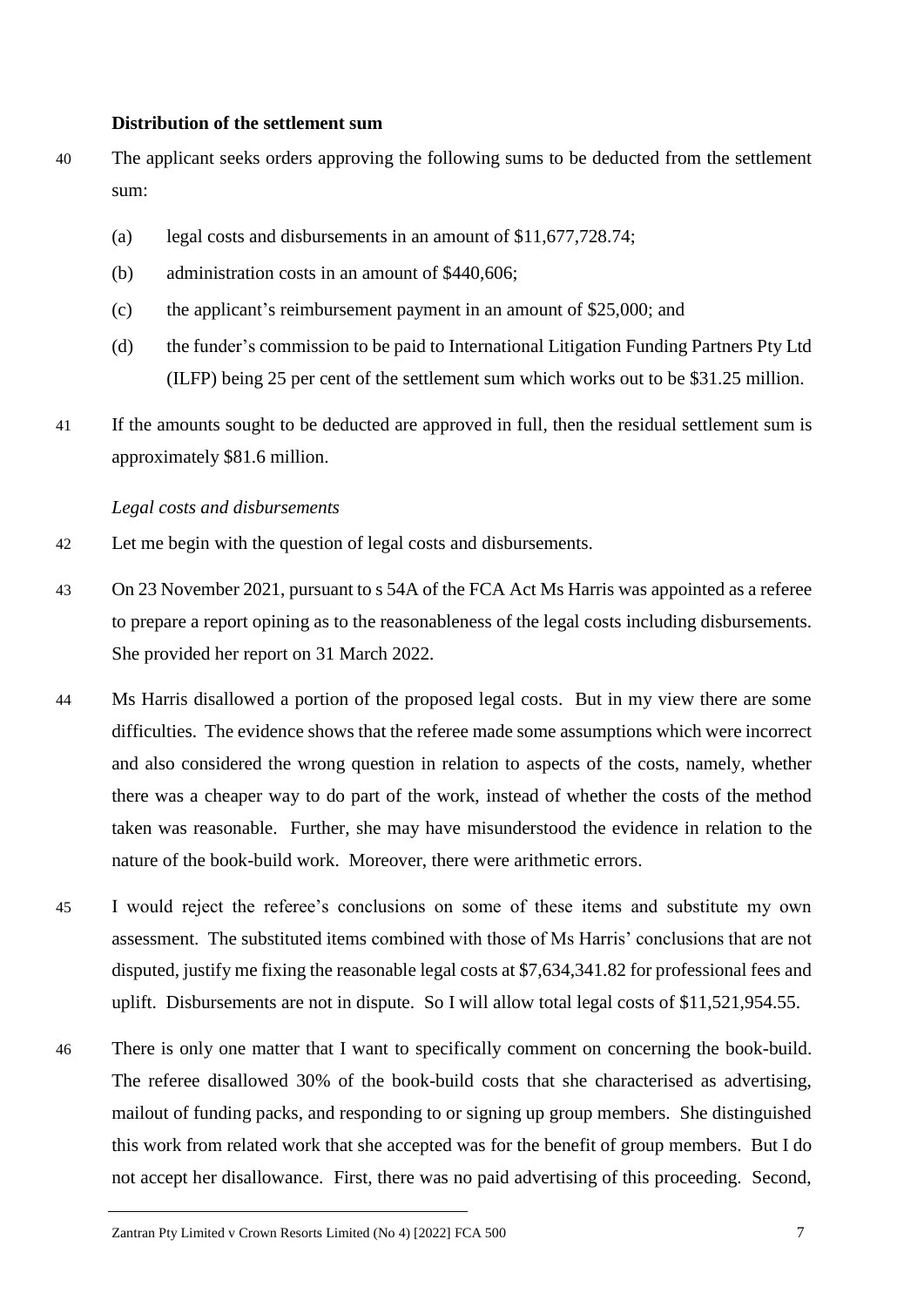it is unrealistic to regard the work of bringing the proceeding (or potential proceeding) to the attention of group members as not being work for their benefit. Third, there is little substantiation of the assumption that 30% of the total work related to the mechanical tasks of mailing out funding packs. Fourth, work responding to enquiries should be regarded as work for the benefit of the group members, both individually and, to the extent that it verifies groupwide loss estimates necessary for mediation purposes, for the whole class. Fifth, work undertaken by the firm for the purpose of securing funding was expressly identified in the costs agreement, as part of the "Legal Work" to which charges would apply.

- 47 In summary concerning the book-build and the other disallowances, I will add back some of the deductions made by the referee. So to be clear, I will allow total legal costs including disbursements at \$11,521,954.55. And putting to one side the settlement administration fees and professional fees associated with that, I will allow Maurice Blackburn's professional fees including uplift at \$7,634,341.82.
- 48 I should deal with another matter relating to this general topic. The referee concluded that counsels' fees were fair, reasonable and proportionate. In that regard, the referee found that counsel had disclosed their rates and fee agreements, counsels' rates were reasonable, counsels' invoices were delivered in a timely fashion and counsels' fee notes were sufficiently itemised. But the referee expressed the view that counsel did not disclose fee estimates to Maurice Blackburn, which arguably rendered their costs agreements void, although this did not have any practical impact as counsels' rates were well within the market rates. Now without elaborating, I do not accept the referee's arguable conclusion concerning the voidness of such agreements. Counsels' fee disclosures were more than adequate.
- 49 Let me deal shortly with 2 other topics before I get to the interesting question of the funder's commission.
- 50 First, as to the SDS administration costs, as part of her report Ms Harris assessed the reasonableness of the sum proposed for future settlement administration costs. Ms Harris' assessment is that the proposed administration costs are fair and reasonable. There is no other issue with the amount of \$440,606 and I will allow it.
- 51 Second, as to the applicant's reimbursement fee, the SDS provides for the payment of an amount to Dr McCann, the director and shareholder of the applicant, by way of compensation for time and expenditure reasonably incurred by the applicant in the interests of prosecuting

Zantran Pty Limited v Crown Resorts Limited (No 4) [2022] FCA 500 8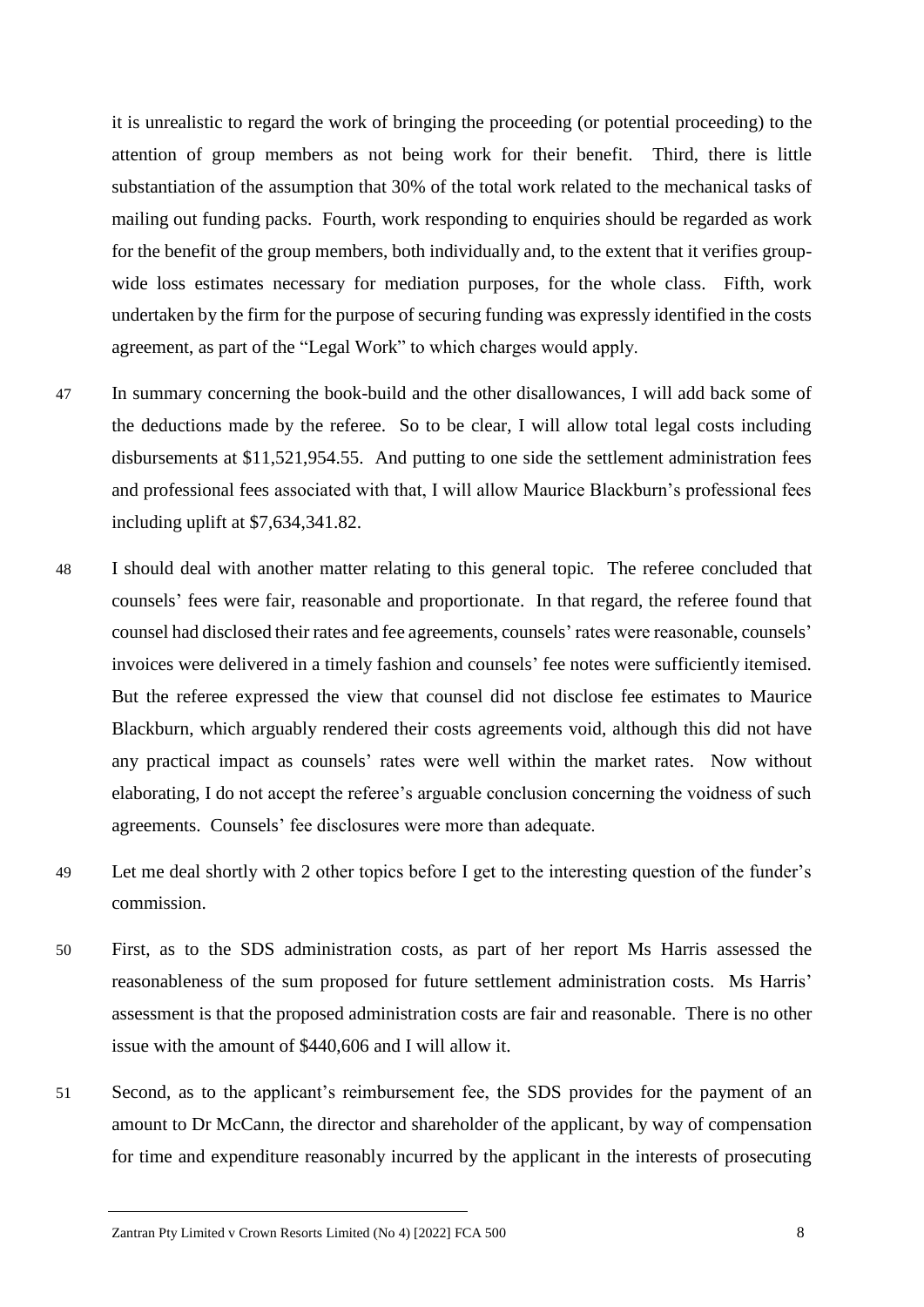the proceeding on its own behalf and also on behalf of group members. The amount sought is \$25,000. I will approve this.

## *Funder's commission*

- 52 A common fund order is sought calculated at 25% of the settlement sum which produces an amount of \$31.25 million. No party or indeed the objectors queried my power to make such an order on settlement pursuant to s 33V(2) if I was of that mind.
- 53 Further, in terms of the notification to group members of the intention to seek such a CFO, I am satisfied that adequate notice was given under the protocol put in place by the orders made on 23 November 2021. The settlement notice contained the following statement:

*Litigation funding charges*: The costs and adverse costs risks of the Crown (China Arrests) Class Action (including the provision of security for costs in the amount of \$4.77 million) have been funded by ILFP pursuant to various Funding Agreements between ILFP and the Applicant and between ILFP and some of the Group Members. As contemplated in the original Notice sent to Group Members in early 2019, the Applicant will seek Court approval of a 'common fund order' or another form of cost sharing order for a payment of approximately \$31.25 million to ILFP (representing approximately 25% of the Settlement Sum) in return for its funding of the Crown (China Arrests) Class Action. In simple terms, a common fund order requires Group Members who receive compensation to pay a percentage of it to the litigation funder who has funded the proceeding. Again, it will be a matter for the Court to determine whether a common fund order or another form of cost sharing order should be made and the amount of litigation funding charges which are reasonable in the circumstances of the case, and which may therefore be deducted from the Settlement Sum.

- 54 I am satisfied that the 25% rate is at the lower end of the originally stipulated contractual rates in the funding agreements and well under the average contractual rates now applicable, given the timing of the settlement. Further, the 25% is within the reasonable range permitted in other cases, although at best that is only a rough calibration.
- 55 But should I make a CFO? Before me are 2 objectors who contend that I should not make such an order. Rather, it is said that I should make a funding equalisation order resulting in commission of \$26.6 million being permitted rather than \$31.25 million, or 21.3% rather than 25% of the settlement sum.
- 56 The objectors are two group members known as the Teachers Retirement System of Texas and California State Teachers Retirement System. They are two large educator beneficiary pension funds. Moreover, in addition to asserting that only commission of \$26.6 million should be permitted, they also complain that inadequate disclosure was made in the settlement notice.

Zantran Pty Limited v Crown Resorts Limited (No 4) [2022] FCA 500 9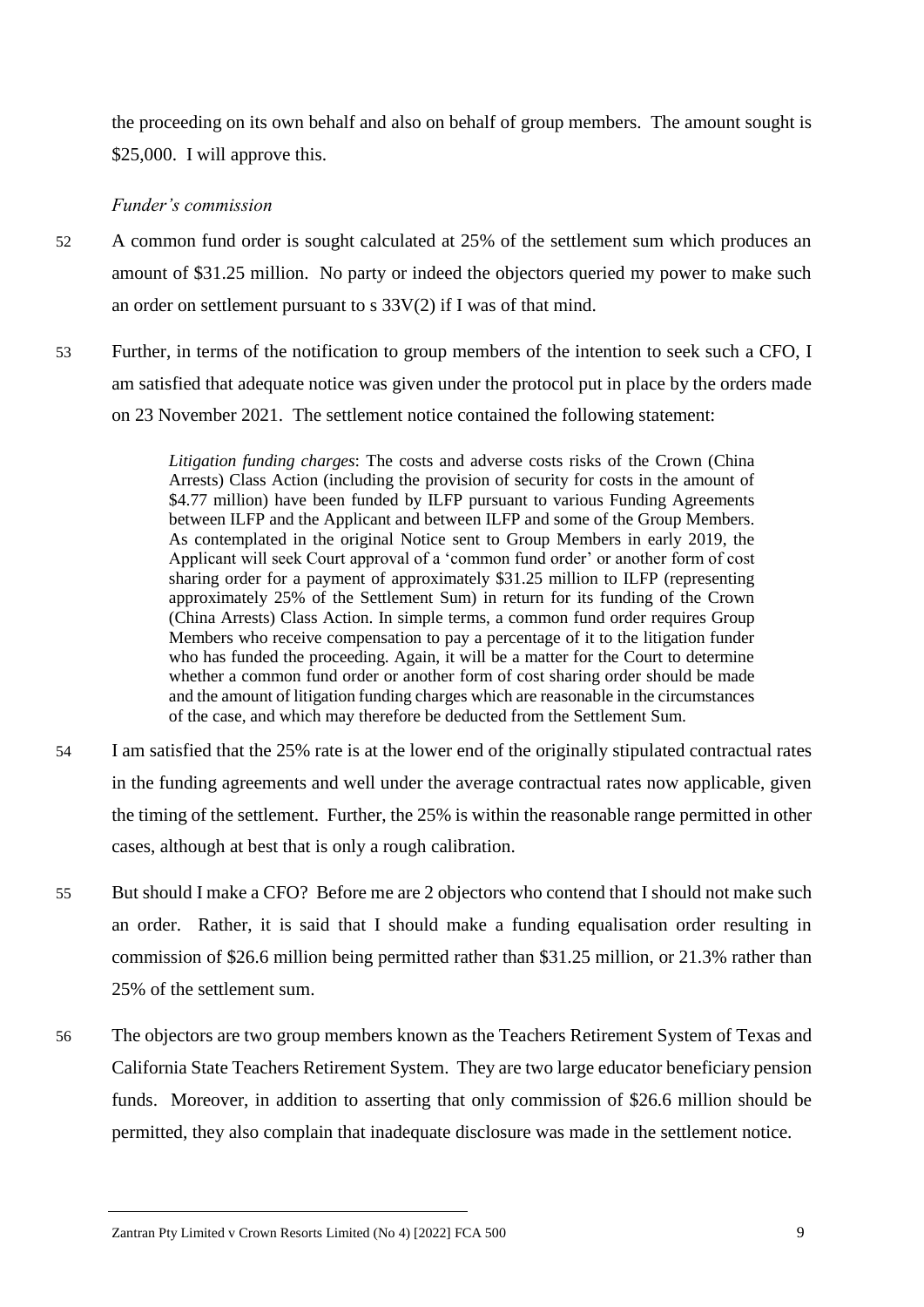- 57 Generally, the objectors complain that the proposed CFO changes the deal ILFP made with class members. It is said that the applicant proposes to replace ILFP's contractual compensation model with a flat fee model, yet the settlement notice provided no rationale why that change was necessary or in the interests of the class.
- 58 Further, it is said that there was no comparative basis in the settlement notice for the class to determine whether the proposed change to ILFP's compensation increased ILFP's return or diminished it. It was said that based on the settlement notice, it was impossible for the class to know whether the proposed 25% of the settlement fund to be paid to ILFP represented a discount from ILFP's contractual entitlements at the time or a premium. Other specific complaints were made concerning the level of disclosure.
- 59 Let me deal with these disclosure questions first before I turn to the form of commission that should be allowed.
- 60 First, it is said that neither the Maurice Blackburn retainer agreement nor the ILFP funding agreement disclosed that Maurice Blackburn and ILFP's principal were joint venture partners in funding cases outside Australia. It is said that there was a conflict of interest which had not been disclosed. And moreover it is complained that nothing about the conflicted relationship was set out in the settlement notice.
- 61 But in my view there has been adequate disclosure of the relationship. Such information was disclosed to group members in the document *Crown Class Action: Important Notice About Conflicts of Interest,* which was made publicly available on the online class member registration portal on the Maurice Blackburn website at all times since it was established in February 2017, including during the registration period following the distribution of the settlement notice. This complaint lacks substance.
- 62 Second, the objectors complain that Maurice Blackburn's uplift of \$458,242 on its professional fees was not disclosed in the settlement notice. But a notice of a proposed settlement is not required to detail such information. Further, the settlement notice made clear the total approximate amount being \$12.55 million sought by Maurice Blackburn as payment of its legal costs incurred in the proceeding. Further, the Maurice Blackburn retainer agreement specifically disclosed that an uplift fee would be applied to legal costs in the proceeding. And the Maurice Blackburn retainer agreement was available to review on the online registration portal on Maurice Blackburn's website since 2017. There is nothing in the objectors' point.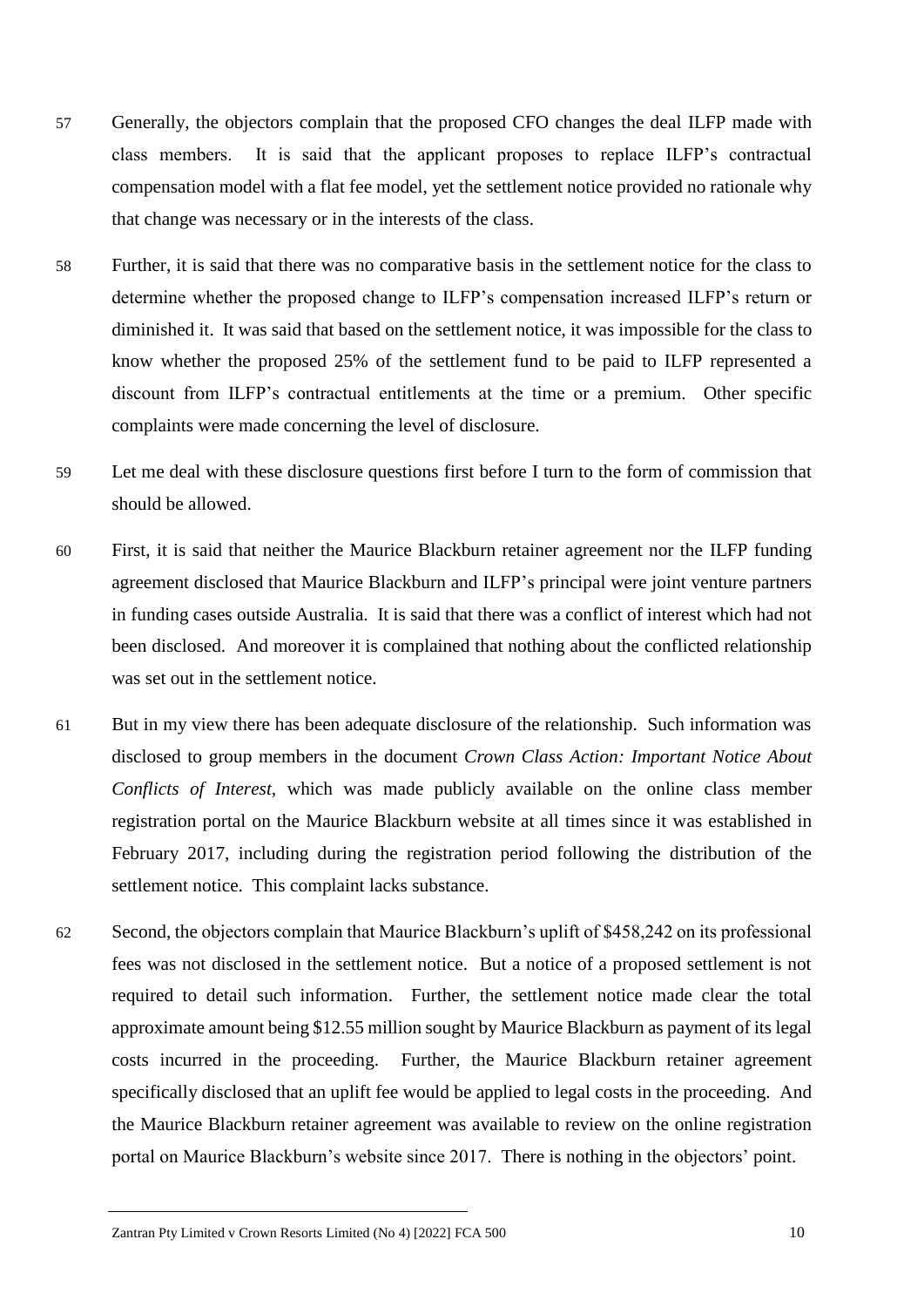- 63 Third, it is complained that the settlement notice did not disclose that the claims registration website still offered class members after the settlement (in principle) the option of retaining Maurice Blackburn and also entering into funding agreements with ILFP or the rationale and potential costs of class members doing so. As a result of this option being availed of after the settlement notice had been given, this resulted in a post-settlement 91.54% increase in the number of funded group members.
- 64 But in my view, the notice did not need to say anything about this. There are a few points. There was no requirement to enter into any such funding agreements in order to register. This has always been made clear via the online registration portal. Further, it is not apparent why it would be necessary to include in the settlement notice that group members were being offered the option of executing funding agreements and the Maurice Blackburn retainer when the fact that they were being offered that option was evident from the registration site itself. No group member who wished to participate in the settlement could have been unaware that they had that option. And group members who did not wish to participate in the settlement did not need to be apprised of it. Further, I do not need to speculate on why some group members may have signed such agreements after receiving the settlement notice and their commercial rationale for doing so. That was a matter for them. Nothing that the applicant or Maurice Blackburn did encouraged such a course. And on no view did the notice have to go into the detail of the pros and cons of doing so, let alone based upon hypothetical scenarios.
- 65 Fourth, it is complained that although the settlement notice disclosed that a CFO was being sought of \$31.25 million or 25%, the settlement notice contained no disclosure upon which the class could determine whether that amount was fair and reasonable. It is said that the settlement notice did not disclose the total amount that ILFP disbursed during the pendency of the case by which a return on investment could be calculated. It is said that the settlement notice did not disclose the \$9,386,518.50 in legal fees paid to Maurice Blackburn that would pass through to ILFP and that the \$4,771,712.50 in security for costs would be released to ILFP. It is said that the settlement notice contained no comparative analysis by which the class could evaluate whether the requested 25% flat fee would yield a premium to ILFP or amount to a discount from ILFP's contractual entitlement at settlement.
- 66 In my view the notice was adequate. It conformed to the practice note and was carefully considered by Murphy J. Further, at the time of the notice, what was known to the parties was that the CFO of 25% was overwhelmingly in favour of the class as compared to making a

Zantran Pty Limited v Crown Resorts Limited (No 4) [2022] FCA 500 11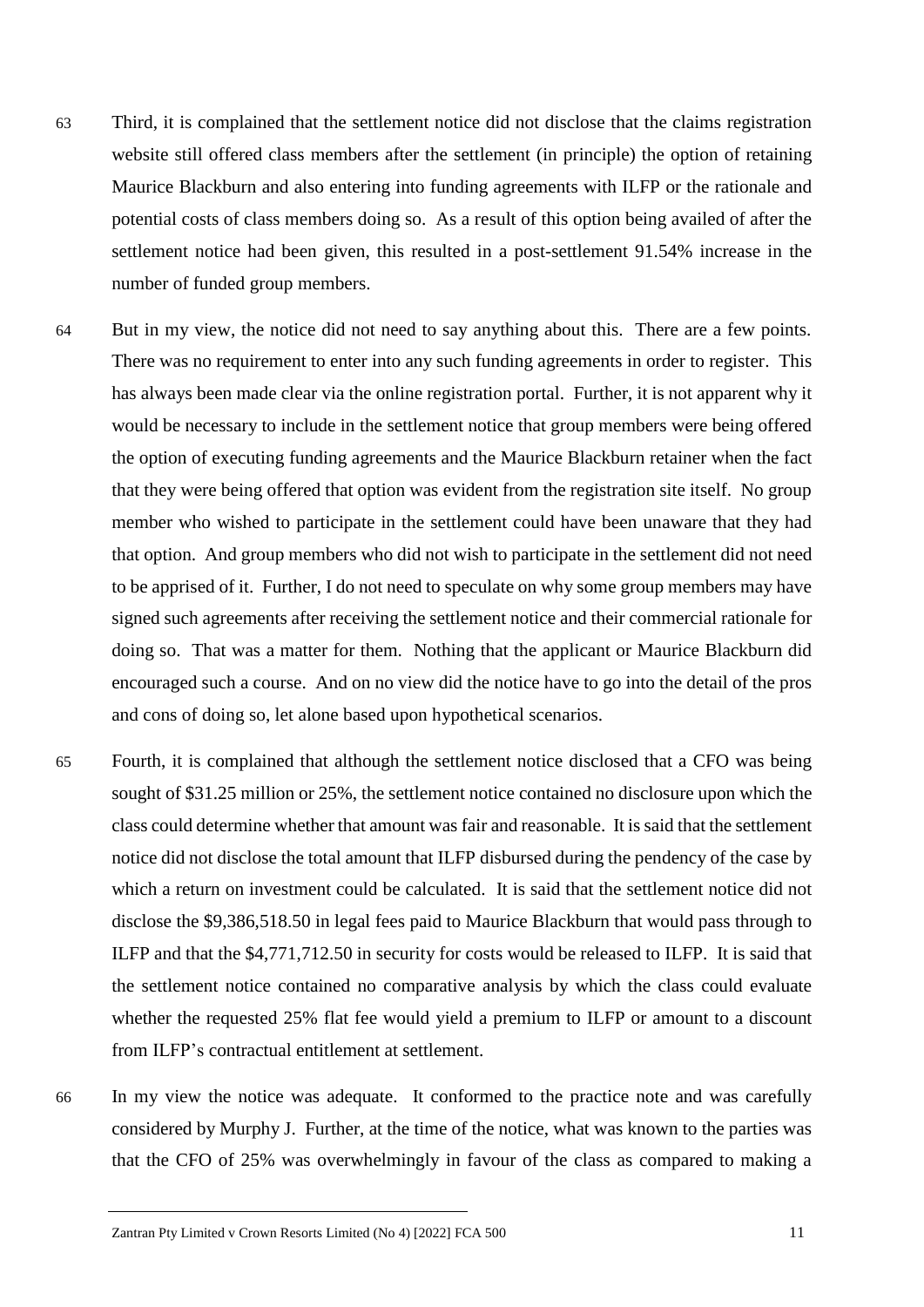funding equalisation order under either of the two methods then contemplated; I will discuss these in a moment. Further, it would have been pure speculation at the time of the notice as to how the calculus might have changed depending upon new registrants, their losses and whether they were funded or unfunded. In my view the notice was as informative and as accurate as it could have been at the time it was sent.

- 67 In summary then, I have little difficulty with the adequacy of disclosure in the settlement notice and I do not accept the objectors' points in this respect.
- 68 Let me turn to the more difficult issue of whether I should make a CFO or impose a funding equalisation mechanism, and if so in what amount.
- 69 Now given that I am exercising power under s 33V(2), I should consider this question on the best available information to me now, rather than at the time of the settlement notice. And perceiving the matter through this lens, the fact is that the relevant calculus has now changed. Whether it has changed in an unexpected or counter-intuitive way or because of the strategies taken by some group members, but I hasten to add not the objectors, is not really to the point. The fact is that the inputs and calculus has changed.
- 70 In this regard, at the time of settlement and the settlement notice, the calculus was the following.
- 71 At the time of settlement the losses of registered group members, calculated using a \$1.69 inflation figure on a LIFO trade matching basis, were:

|                                                                                 | $Loss$ (\$1.69 IPS) | % of Total Loss |
|---------------------------------------------------------------------------------|---------------------|-----------------|
| <b>Funded group members</b><br>6,782 group members<br>72,591,580 damaged shares | \$122,679,770.20    | 91.49%          |
| <b>Unfunded group members</b><br>852 group members<br>6,751,282 damaged shares  | \$11,409,666.58     | 8.51%           |
| <b>TOTAL</b><br>7,634 group members<br>79,342,862 damaged shares                | \$134,089,436.78    | 100.00%         |

Zantran Pty Limited v Crown Resorts Limited (No 4) [2022] FCA 500 12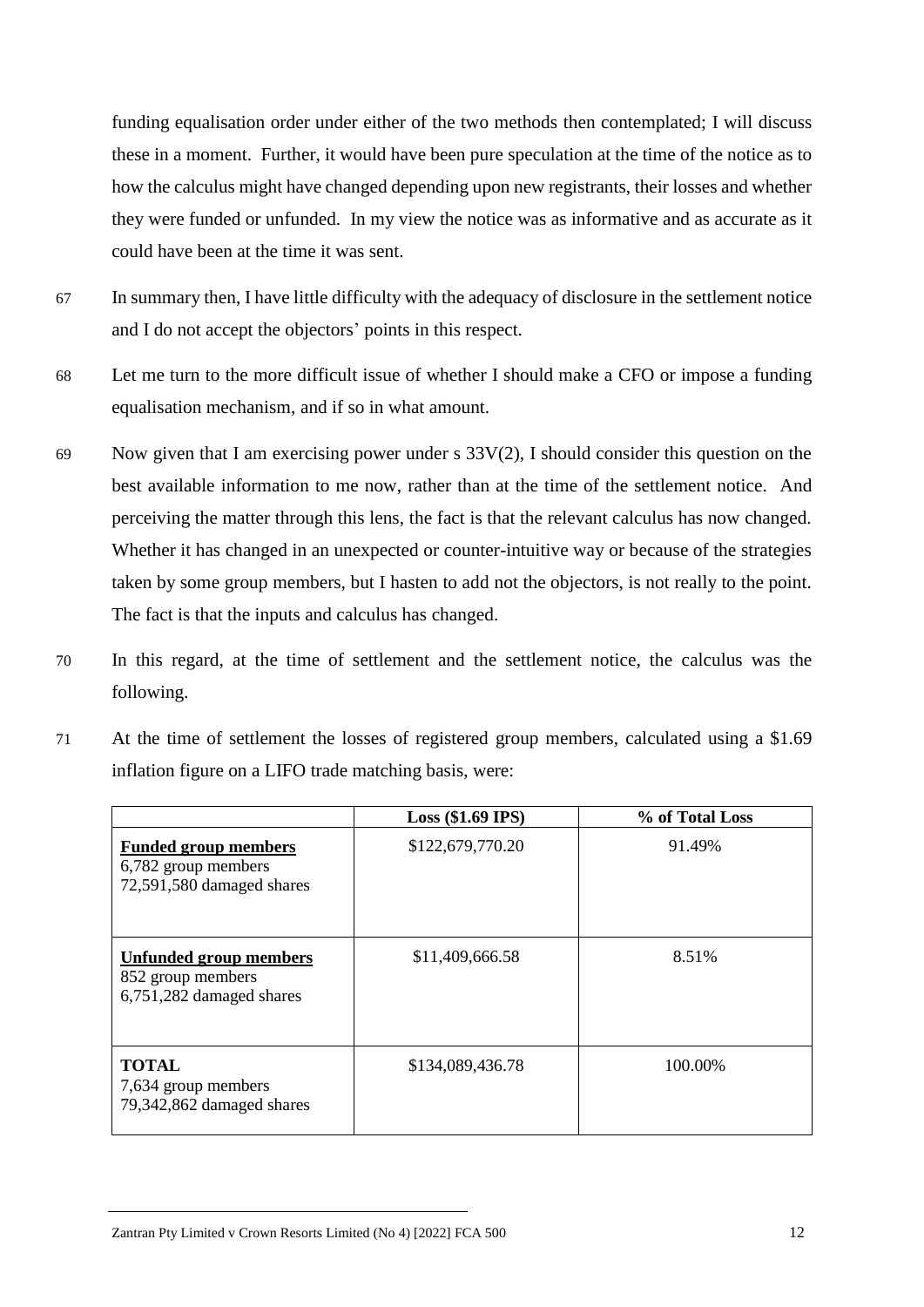72 On the basis of calculated losses, ILFP's funding commission at the time of settlement was, based on various methods, the following:

| <b>Funding Commission (\$125m Settlement Sum)</b>                            |                 |                     |
|------------------------------------------------------------------------------|-----------------|---------------------|
| <b>Method</b>                                                                | J               | % of Settlement Sum |
| Contractual<br>Commission/Funding<br><b>Equalisation Order</b><br>(Method 1) | \$38,427,822.11 | 30.74%              |
| Contractual<br>Commission/Funding<br><b>Equalisation Order</b><br>(Method 2) | \$37,359,656,40 | 29.89%              |
| Common Fund Order (25% rate)                                                 | \$31,250,000.00 | 25.00%              |

- 73 Under the contractual commission/funding equalisation method 1, the proportionate shares of funded and unfunded group members were adjusted so that after the application of the funding commission rate each cohort would receive in proportion to their share of total loss. Effectively the settlement sum would be divided into two pools, one for funded group members and the other for unfunded group members, so that after the application of contractual commission each group would be left with the same amount "in hand".
- 74 Under the contractual commission/funding equalisation method 2, each group member's initial pro rata share of the settlement sum would be calculated and then for funded group members the share would be multiplied by their contractual funding commission rate, to determine the commission payable by that group member to ILFP pursuant to their funding agreement. The commission payable by each funded group member would be added to determine the total funding commission payable to ILFP. The amounts to be distributed to each group member would then be recalculated in order to ensure that each received in proportion to their share of the settlement.
- 75 Now after the settlement notice was sent out, a significant number of additional group members registered to participate in the settlement as at the expiration of the registration deadline, being 4pm on 25 January 2022. The losses of those group members who newly registered, which were calculated using a \$1.69 inflation figure on a LIFO trade matching basis, were:

Zantran Pty Limited v Crown Resorts Limited (No 4) [2022] FCA 500 13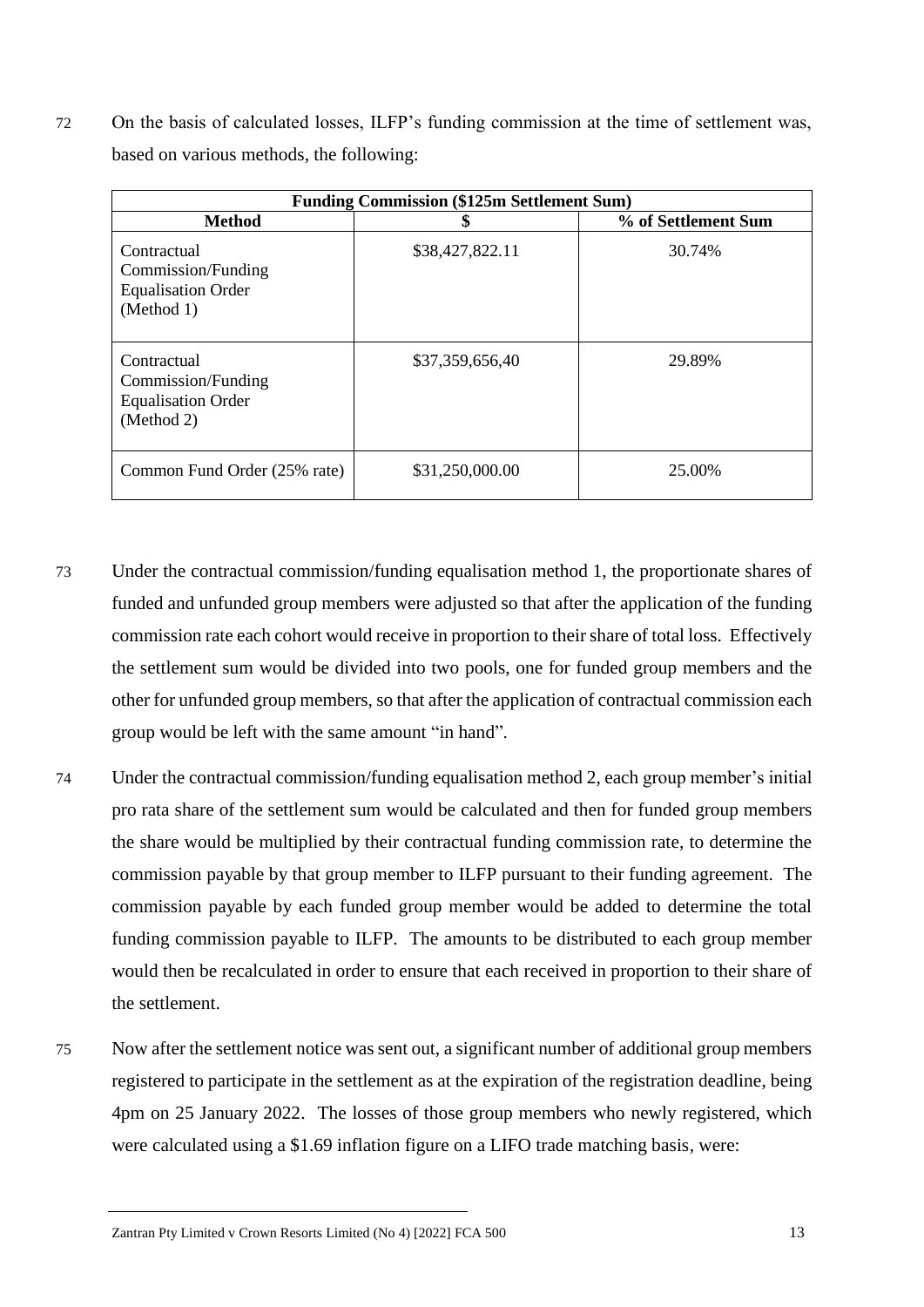|                                                                                 | $Loss$ (\$1.69 IPS) | % of Newly Registered Loss |
|---------------------------------------------------------------------------------|---------------------|----------------------------|
| <b>Funded group members</b><br>6,157 group members<br>7,678,361 damaged shares  | \$12,976,430.09     | 23.73%                     |
| <b>Unfunded group members</b><br>238 group members<br>24,677,596 damaged shares | \$41,705,137.24     | 76.27%                     |
| <b>TOTAL</b><br>6,395 group members<br>32,355,957 damaged shares                | \$54,681,567.33     | 100.00%                    |

76 After the registration deadline expired, the losses of all registered group members, which were calculated using a \$1.69 inflation figure on a LIFO trade matching basis, were

|                                                                                      | $Loss$ (\$1.69 IPS) | % of Total Loss |
|--------------------------------------------------------------------------------------|---------------------|-----------------|
| <b>Funded group members</b><br>12,990 group members<br>$(82,376,014$ damaged shares) | \$139,215,463.66    | 73.94%          |
| Unfunded group members<br>1,028 group members<br>$(29,029,678$ damaged shares)       | \$49,060,155.82     | 26.06%          |
| <b>TOTAL</b><br>14,018 group members<br>111,405,692 damaged shares                   | \$188,275,619.48    | 100%            |

77 On the basis of those losses, ILFP's funding commission after the registration deadline could be calculated, depending upon the method used, as:

| <b>Funding Commission (\$125m Settlement Sum)</b>                            |                 |                     |
|------------------------------------------------------------------------------|-----------------|---------------------|
| <b>Method</b>                                                                | \$              | % of Settlement Sum |
| Contractual<br>Commission/Funding<br><b>Equalisation Order</b><br>(Method 1) | \$33,013,518.38 | 26.41%              |
| Contractual<br>Commission/Funding<br><b>Equalisation Order</b><br>(Method 2) | \$30,200,668.80 | 24.16%              |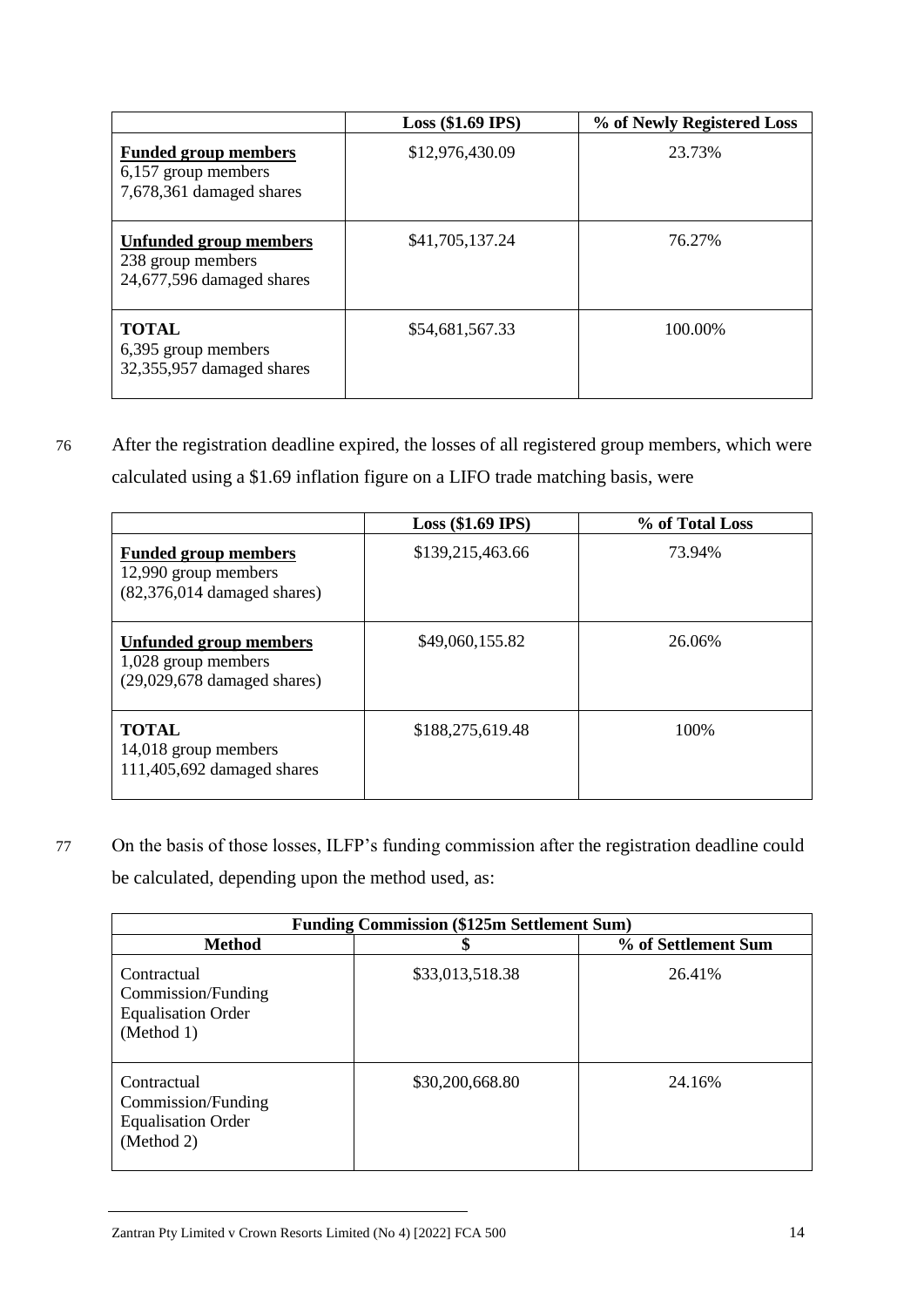| Common Fund Order (25% rate) | \$31,250,000.00 | 25.00% |
|------------------------------|-----------------|--------|
|                              |                 |        |

- 78 So, proceeding to a point after the registration deadline, the following observations can be made. The number of funded group members increased by 91.54% whilst the number of unfunded group members increased by 20.66%. Further, the total loss registered on behalf of funded group members increased by 13.48%, whilst total loss registered on behalf of unfunded group members increased even more substantially. Further, the proportion of total loss from funded/unfunded group members changed from 91.49% (funded) and 8.51% (unfunded) at the time of settlement to 73.94% (funded) and 26.06% (unfunded) after the registration deadline.
- 79 But this has all now produced a lower figure for commission if one applied funding equalisation method 2 rather than a CFO of 25%. Applying method 2 gives you a figure of \$30.2 million at 24.16%, as compared with \$31.25 million at 25.0% for the proposed CFO if one takes the figures at the point in time immediately after the registration deadline, rather than at the time of settlement or the settlement notice.
- 80 Now there are two matters to consider.
- 81 First, the objectors have contended for a funding equalisation method which provides for an even lower amount of \$26.609 million or 21.3% of the settlement fund. But regrettably, their figure was an output of Mr Walker's formula that lacked symmetry or at least internal consistency. The formula was the following:

 $Ce = (Lf / Lr)(c)(S)$  where Ce is the funder's contractual entitlement, Lf is the total losses by funded group members at the time of settlement, Lr is the total losses of all group members at registration deadline, c is the average commission rate and S is the settlement sum.

- 82 But there is a problem with the component Lf. The time used for the numerator Lf is different to the time used for the denominator Lr. If one leaves that infelicitous formula as it presently is, the output would be \$26.609 million or 21.3% of the settlement fund, as the objectors would have it.
- 83 But if one is comparing like with like, Lf needs to be the total losses by funded group members at the registration deadline, and not at the time of settlement. And if that be so, as I think it should be, then one gets general consistency with the applicant's own calculation for funding equalisation method 2 on the applicant's up to date figures as I have set out in the last table.